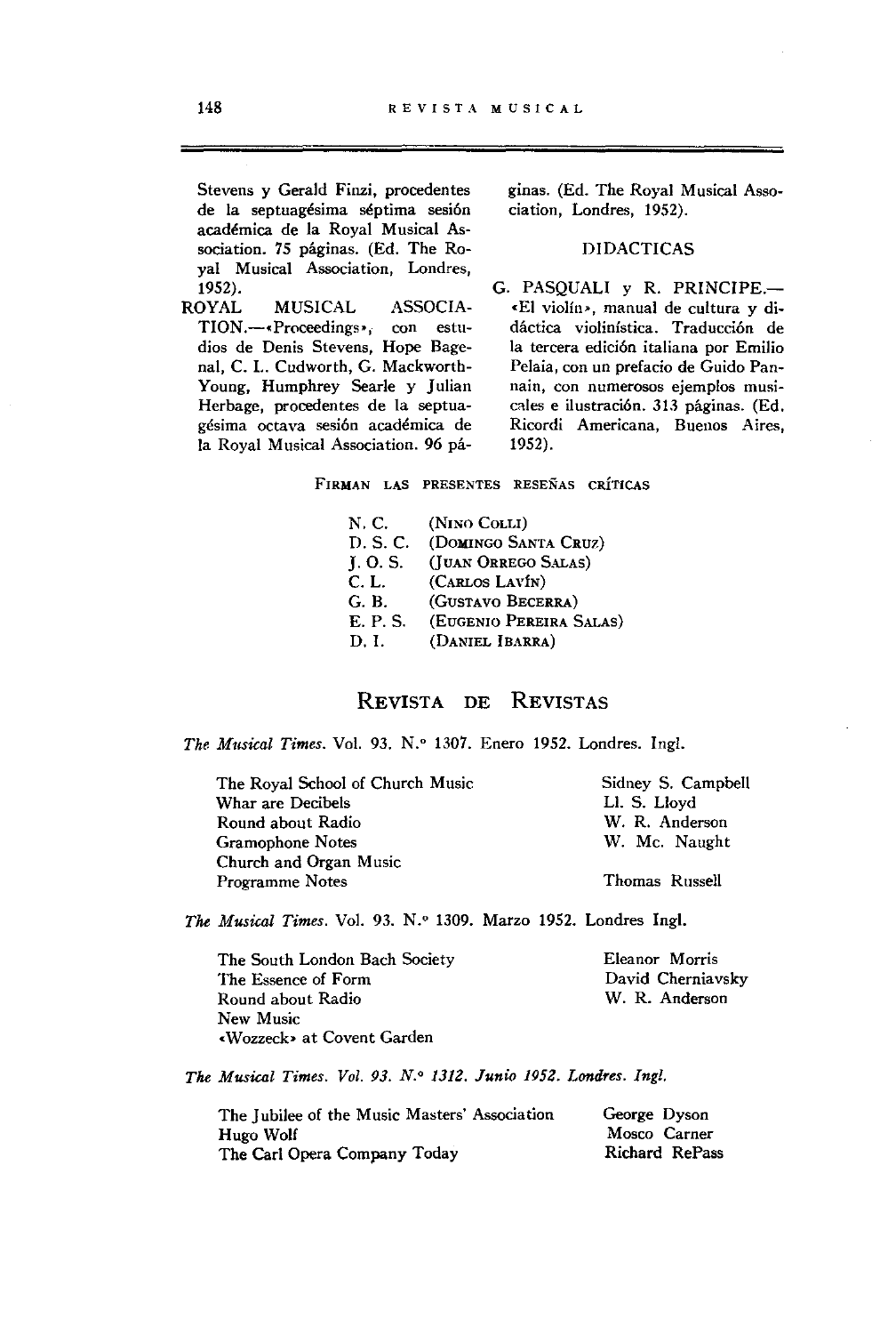| The Musical Symbolism of Wagner's Music Dra- |                |
|----------------------------------------------|----------------|
| mas                                          | Dervck Cooke   |
| Round about Radio                            | W. R. Anderson |
| Gramophone Notes                             | W. Mc. Naught  |
|                                              |                |

*The Musical Times.* Vol. 93. N.º 1314. Agosto 1952. Londres. Ingl.

What shall he have that killed the deer? Handel's «Alexander Balus» **More about the Mass in B minor**  • Riders to the Sea. Gramophone Notes Round about Radio The Aldeburgh Festivalz Books of Psalmody: an inquiry

*Tempo.* N." 21. Otoño 1951. Londres. Ingl.

Herman Melville and «Billy Budd» The British Navy in 1797 -BilIy Budd. on the Stage

Guido Turehi Teaehing with Bartok's Mikrokosmos> A note on Richard Strauss's Waltz «Munich»

*1'empo.* N.· 22. Invierno 1951-1952. Londres. Ingl.

Sergei Rachmaninoff: A Twentieth-Century Composer Orpheus with his lute **Progressive Tendencies in Rachmaninoff's Music**  The Songs: An Appreciation Chronicle of Exile Nieholas Medtner: An Appreeiation

*Tempo.* N." 23. Primavera 1952. Londres. Ingl.

Igor Markevitch et «Icare» The Musica Offering The Brussels Philharmonic Society Musie in Belgian Broadcasting Some Contemporary Flemish Composers Sorne Contemporary Walloon Composers Igor Markeviteh Mareel Cuvelier Paul Collaer Denijs DilIe Robert Wangermée

Tempo. N.º 24. Verano 1952. Londres. Ingl.

A .Gay Myth. The Story of .Die Liebe der Da**nae»**  The Paris Festival

Roland Tenschert Colin Mason

WilIiam Flanagan Israel Citkowitz Joseph Yasser Maria Kurenko **Joseph Reither** Arthur Alexander

Ernest Brenneeke Winton Dean A. E. F. Diekinson D. Hugh Ottaway W. MeNaught W. R. Anderson

Maurice Frost

Ronald Mason Erie Crozier

Piper Fedele D'Amieo Silvia Ameringer WilIi Schuh

Basil Coleman and J.

Jean Cocteau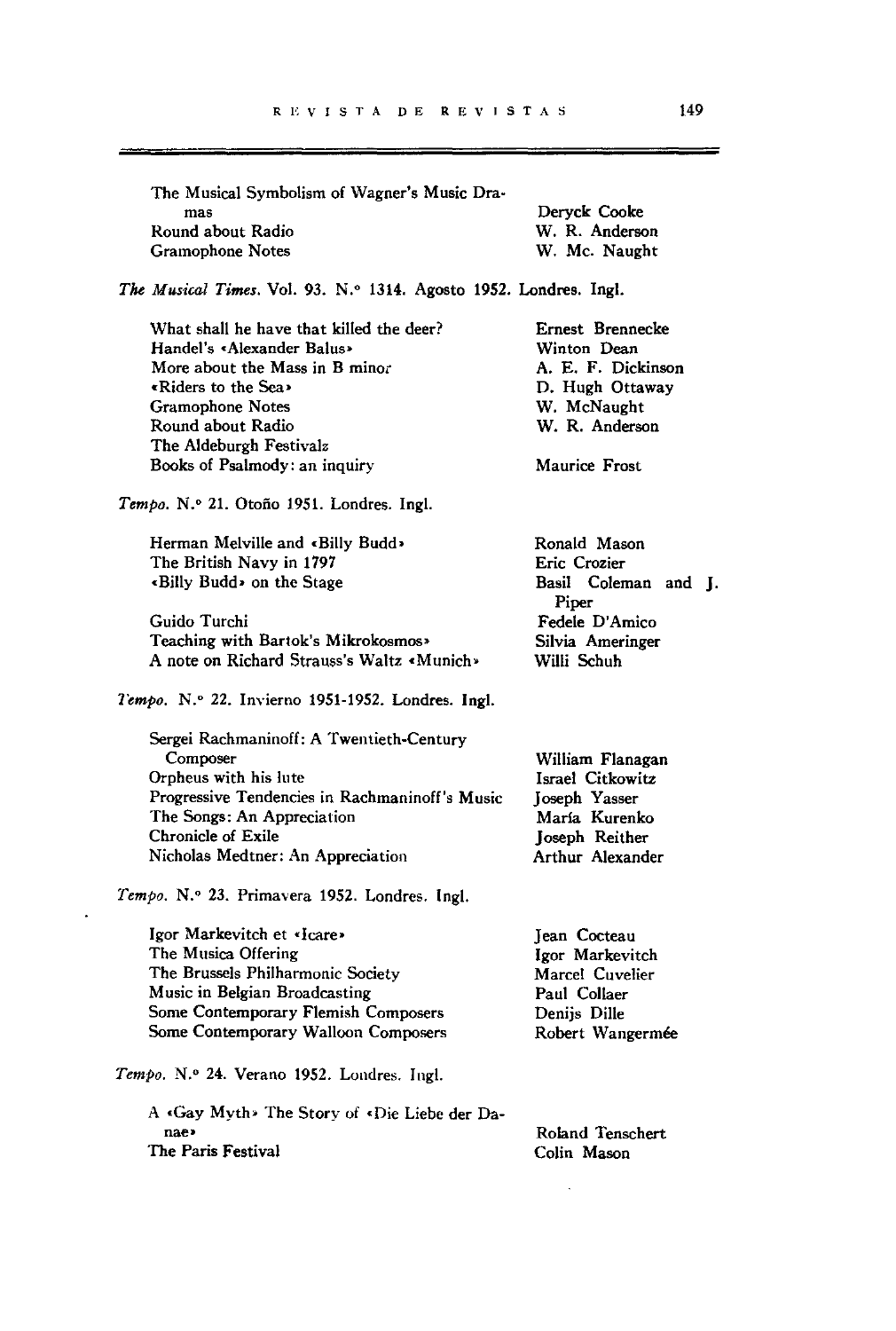\_\_\_\_\_\_\_\_\_\_\_\_

 $\sim$ 

| Arthur Benjamin's Piano Concerto                                   | John Cowan            |
|--------------------------------------------------------------------|-----------------------|
| Tanglewood: 1952                                                   | Aaron Copland         |
| Howard Ferguson's Concerto for piano and String                    |                       |
| Orchestra                                                          | John Russell          |
| A Producer's Viewpoint Notes on «Die Frau Ohne                     |                       |
| <b>Schatten</b>                                                    | Stephan Beinl         |
| The 26th ISCM Festival at Salzburg                                 | Hans Keller           |
| The Music Review. Vol. XIII. N.º 1. Febrero 1952. Londres. Ingl.   |                       |
| Editorial:                                                         |                       |
| Ornaments in old Keyboard Music R. Beer                            |                       |
| Wagner and Kundry                                                  | Audrey Williamson     |
| <b>Hindemith's Variations</b>                                      | William Hymanson      |
| An Analogy of Music and Experience                                 | Víctor Bennett        |
| Hallé Concerts 1951-52                                             | John Boulton          |
| The Chesterian. Vol. XXVI. N.º 169. Enero 1952. Londres. Ingl.     |                       |
| Some Observations on William Walton (Part I)                       | Donald Mitchell       |
| Henry Purcell.-A Tribute from France                               | Rollo H. Myers        |
| Background to Wellesz' Incognita                                   | A. F. Leighton Thomas |
| Mompou's Elegy                                                     | Wilfrid Mellers       |
| Strawinsky in Venice                                               | John S. Weissmann     |
| London Letter                                                      | Scott Goddard         |
| Franck, d'Indy and Others                                          | Herbert Antcliffe     |
| The Chesterian, Vol. XXVI. N.º 170. Abril 1952. Londres. Ingl.     |                       |
| Some Observations on William Walton (Part II)                      | Donald Mitchell       |
| Reflections on the Tenth Muse                                      | G. Jean-Aubry         |
| Hazlitt at the Opera                                               | Stanley Bayliss       |
| Music and the Inward Eye                                           | Herbert Antcliffe     |
| London Letter                                                      | Scott Goddard         |
| París Letter                                                       | René Chalupt          |
| New Music                                                          | Colin Mason           |
| The Chesterian. Vol. XXVII. N.º 171. Julio 1952. Londres. Ingl.    |                       |
| The Later Development of Benjamin Britten (Part I) Donald Mitchell |                       |
| Verdi's Transitional Operas                                        | Winton Dean           |
| Tibor Harsanyi                                                     | John Weissmann        |
| Three Golden Age Operas                                            | Harry Beard           |
| The Paris May Festival                                             | Rollo H. Myers        |
| <b>London Letter</b>                                               | Scott Goddard         |
|                                                                    | Pauline Hall          |
| Music in Norway                                                    |                       |
| The Gramophone and Composers of Today                              | Arthur Dennington     |

 $\hat{\mathcal{A}}$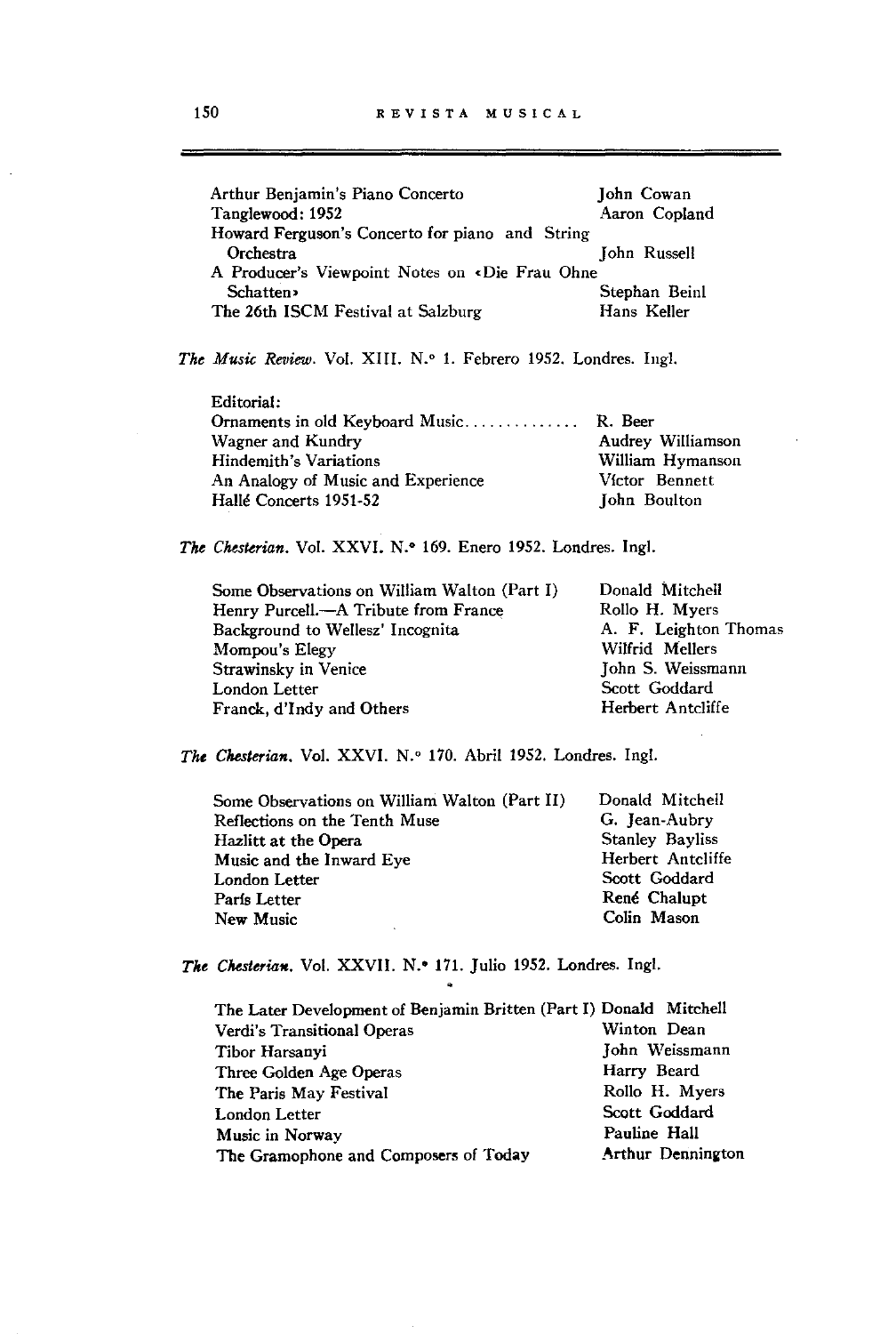*Music Survey.* Vol. IV. N.º 2. Febrero 1952. Londres. Ingl.

| Editorial:                                  |                      |
|---------------------------------------------|----------------------|
| <b>Constant Lambert</b>                     | Humphrey Searle      |
| More Off Than On «Billy Budd»               | Donald Mitchell      |
| Artur Schnabel                              | Konrad Wolff         |
| The 1951 Bayreuth Festival                  | <b>Tack Bornoff</b>  |
| First Performances at the Proms (1951)      | <b>Joan Chissell</b> |
| Edinburgh Festival                          | Dennis Dobson        |
| Salzburg and Bayreuth                       | Geoffrey Sharp       |
| Periodicals: I Foreign Jornals: New and Old | H. F. Redlich        |
| II The Music Review's Festival Issue        | Hans Keller          |
| Correspondence:                             | Peter Pears, Karl    |
|                                             | Haas. David Drew     |

*Music Survey.* Vol. IV. N.º 3. Junio 1952. Londres. Ingl.

A Bedside Editorial for the B. B. C. Unpublished Schoenberg Letters: Early, Middle and Late-Annotated, and the German letters translated Hans Keller Composing with Twelve Notes Matyas Seiber Dodecaphony in Schoenberg's String Trioz 0. W. Neighbour **Composing with Twelve Notes** Matyas Seiber Dodecaphony in Schoenberg's String Trioz O. W. Neighbour Schoenberg: «George-Lieder», Op. 15 Humphrey Searle Correspondence Charles Reid

*Music & Letters.* Vol. XXXIII. N.º 1. Enero 1952. Londres. Ingl.

Strawinsky's Opera In Defense of Schoenberg Arab Music In Search of Francis Tregian A Singing Man of Windsor Dering's Life and Training **Music in Gotfrid's cTristan-**A Plea for Schumann's Op. 11 Village Conservatory Reviews of Books Reviews of Music **Correspondence** 

Colin Mason O. W. Neighbour D. J. Enright Elizabeth Cole Ernest Brennecke Peter Platt Ian F. Finlay lan Parrott W. Murray Marsden

*Music & Letters. Vol. XXXIII. N.º 2. Abril 1952. Londres. Ingl.* 

| «Un Ballo in Maschera»                | Edward J. Dent       |
|---------------------------------------|----------------------|
| Britten's «Billy Budd»                | <b>Andrew Porter</b> |
| Barzun's Life of Berlioz              | Winton Dean          |
| Rossini's «William Tell» Overture     | Percival R. Kirby    |
| English Two-Part Viol Music 1590-1640 | William Coates       |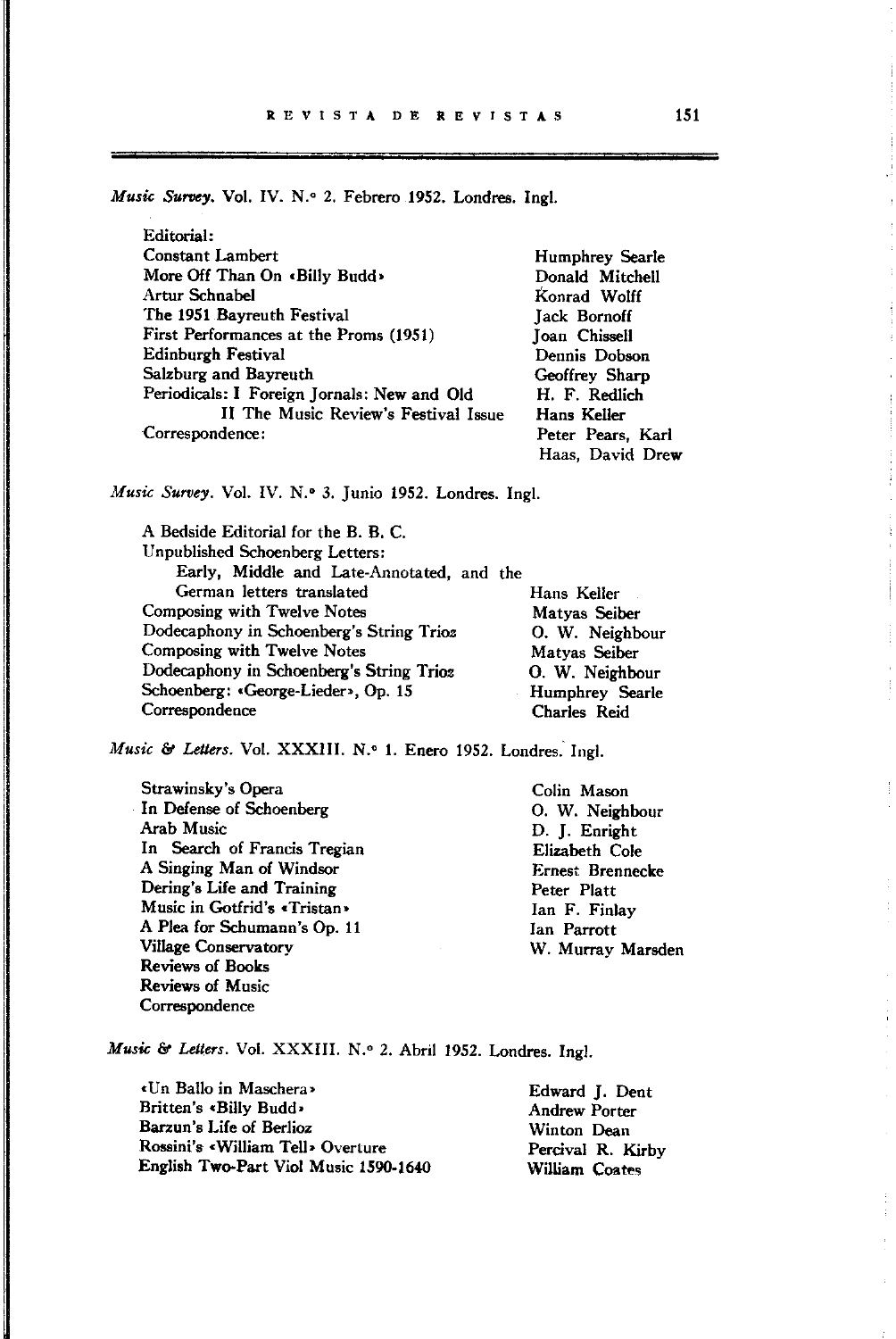| Early Seventeen-Century Keyboard Parts | Cecily Arnold       |  |
|----------------------------------------|---------------------|--|
| Comfort may come from Stars            | T. St. Ouintin Hill |  |
| Reviews of Books                       |                     |  |
| Reviews of Music                       |                     |  |
| Correspondence                         |                     |  |

*Journal of the International Folk Music Council. Vol. IV. Marzo 1952. Londres Ingl.* 

| Editorial                                              | Marie Slocombe        |  |
|--------------------------------------------------------|-----------------------|--|
| Slovene folk dance and folk music                      | France Marolt         |  |
| Le rythme critere de L'Attitude individuelle et co-    |                       |  |
| llective                                               | Antoine-E. Cherbuliez |  |
| Styles et techniques des danseurs traditionnels ser-   |                       |  |
| bes                                                    | Ljubica et Danica Yan |  |
|                                                        | kovic                 |  |
| Migrations and Mutations of oriental folk instru-      |                       |  |
| ments                                                  | Edith Gerson-Kiwi     |  |
|                                                        | Miodrag A. Vasiljeviç |  |
| Les bases tonales de la musique populaire serbe        |                       |  |
| Correspondence between Eastern and Western folk        |                       |  |
| Epics                                                  | Felix Hoerburger      |  |
| Yemenite Dances and their influence on the new Is-     |                       |  |
| raeli folk dances                                      | Gurit Kadman          |  |
| Les formes polyphoniques dans la musique populaire     |                       |  |
| de bosnie et D'Herzegovine                             | Cyjetko Rithman       |  |
| Les Rapports reciproques du folklore et de la creation |                       |  |
| musicale artistique en Slovenie                        | Radoslav Hrovatin     |  |
| Contenu ideologique et proces rythmique de la dance    |                       |  |
| populaire Macedonienne                                 | Emanuil Cuçkov        |  |
| Folk Songs and the Concert Singer                      | Patrick Shuldham      |  |
|                                                        | Shaw                  |  |
| Folk Songs in the folk plays of the Austrian Alpine    |                       |  |
| Regions                                                | Leopold Kretzenbacher |  |
| Les caractères Metriques dans la Musique populaire     |                       |  |
| Macedonienne                                           | Zivko Firfov          |  |
| Some Theoretical Statements on the Art of Musical      |                       |  |
|                                                        | Ivo Kirigin           |  |
| Folklore                                               |                       |  |
| Importance des Musiques Ethniques dans la Culture      |                       |  |
| Musicale Contemporaire                                 | Paul Collaer          |  |
| Folk and Primitive Music in Canada                     | Margaret Sargent      |  |
| Notes and News                                         |                       |  |
| Reports from correspondents and national organisa-     |                       |  |
| tions                                                  |                       |  |
| <b>Publications Received</b>                           |                       |  |
|                                                        |                       |  |

*Music. Vol. 0. N.º 1. Diciembre 1951. Londres. Ingl.* 

| Music I play                              | Colin Horsley             |
|-------------------------------------------|---------------------------|
| Instrumentos of the Orchestra: «Clarinet» | <b>Frederick Thurston</b> |
| Opera: Alban Berg's «Wozzeck»             | Roberts Boas              |
| Some Answers to Some Questions            | Arthur Bliss              |

 $\epsilon$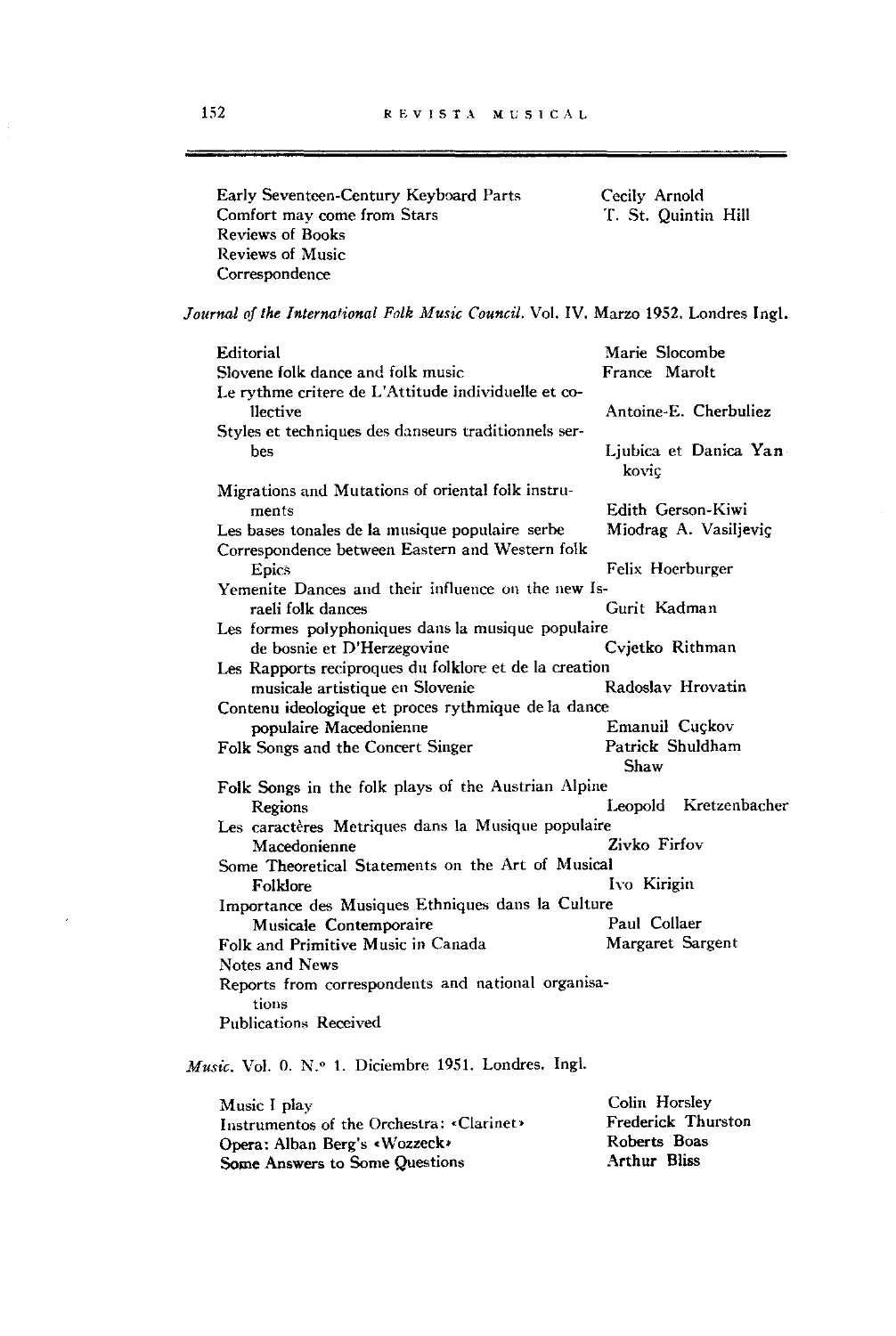The B. B. C. Symphony Orchestra The Choirs of England Outline of the Sonata **Music Piary**  New Music

C. B. Rees Charles Proctor W. H. Swinburne Laurence Swinyard Harry Dexter

*Centre de Documentation de Musique Internationale.* N.º 3. Enero 1952. París. Fr.

**L'Index central de la musique enregistrée**  Ce que disent nos délégués Dans notre bibliothèque L'Activité Internationale

L. H. Correa de Azevedo

*Bulletin Ana!ytique.* Vol. VI. N:o 1. 1952. París. Fr. *Bulletin Analytique. Vol. VI. N.º 2. 1952. París. Fr.* 

Revista Ritmo. Año XXI. N.º 239. Octubre-Noviembre 1951. Madrid. España.

Editorial: Pugnas evitables Leopoldo Stokowsky en España Antonio Iglesias La Música en las fiestas del segundo milenario de París René Dumesnil Cómo se ejecutaba y oía la música en los tiempos anteriores a Bach Daniel B1anxart *Líneas* **Noticiarias Musicales** El intérprete y su emancipación

*Revista Ritmo.* Año XXII. N.o 240. Diciembre 1951. Madrid, España.

Editorial: La Universidad Española y la Música Técnica Musical: Constitución acordante **¿Existe en realidad una técnica moderna del piano?**  J. Mas Poreel **Pro una educaci6n musical**  Problemas del canto: los labios **Cr6nicas de Conciertos**  El mundo musical **Manuel Barasoain**  Arcadio Larrea Celestino Sarobe

*Revista Ritmo.* Año XXII. N.o 241. Enero-Febrero. 1952. Madrid, España.

**Editorial: Una institución musical holandesa digna de imitar en todo el mundo**  El De Profundis de Marcel Dupré René Dumesnil **Concursos internacionales en Bélgica, Roma y Ho**landa Técnica Musical: Textos **Manuel Barasoain** Crónica de Conciertos El Mundo Musical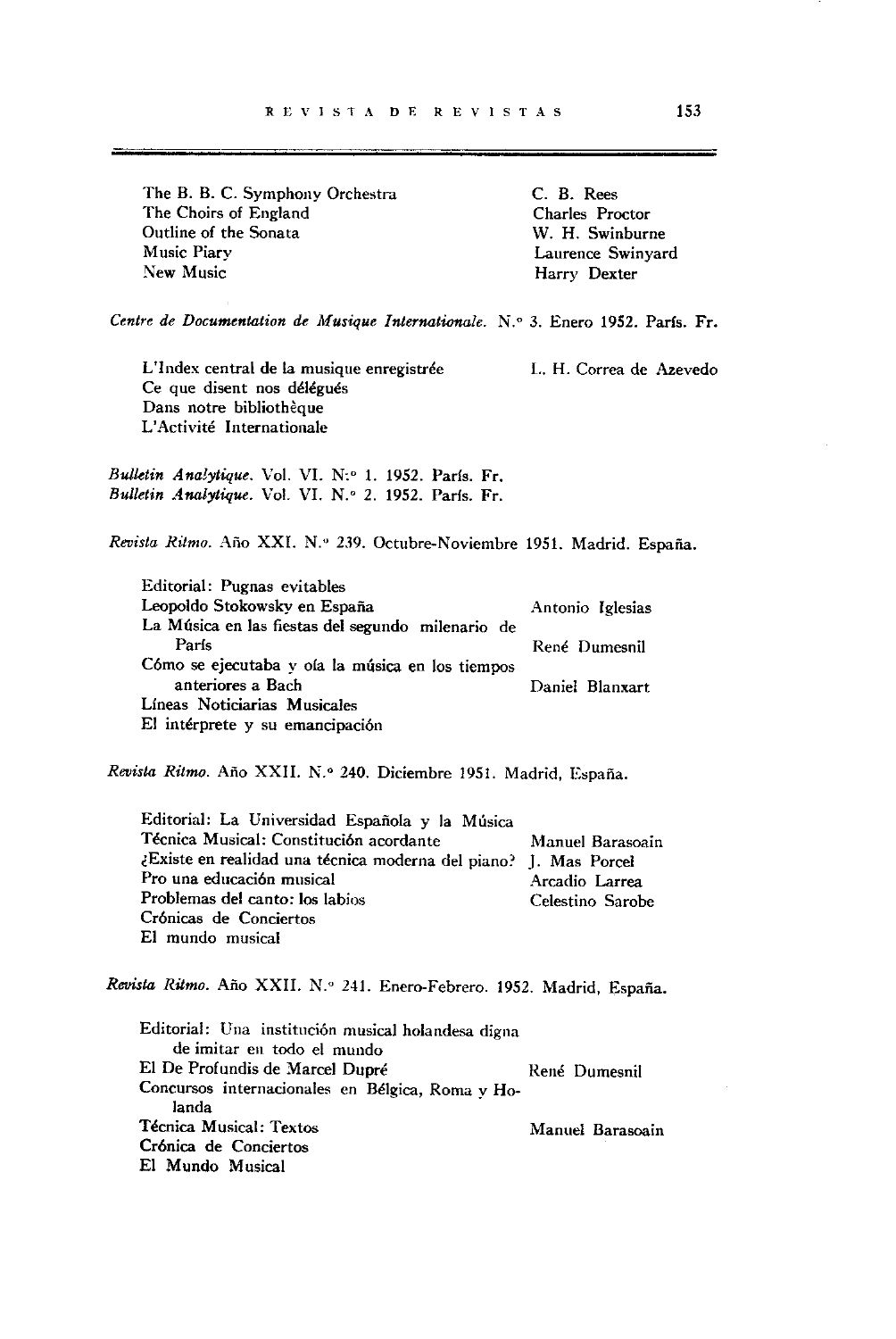*Revista Ritmo.* Año XXII. N.º 242. Marzo 1952. Madrid, España.

Editorial: juventudes Musicales Problemas del canto Dos palabras sobre el calderón juan Sebastián Bach: Evocación **Desorientación armónica**  El mundo musical

Celestino Sarobe Rodolfo Barbacci Emilio Zapatero **Manuel Barasoain** 

*Revista Ritmo.* Año XXII. N.o 243. Abril 1952. Madrid, España.

Editorial: La obra del siglo XX Sugerencias a propósito de Cultura Musical **Técnica Musical: 1 narmonismo**  Problemas del canto: La muda de la voz Crónicas Musicales El Mundo Musical Ignacio M. Sanuy Manuel Barasoain j. Celestino Sarobe

*Revista Ritmo.* Año XXII. N.o 244. Mayo-junio 1952. Madrid, España.

**Editorial: Versiones, siempre; transcripciones, nunca**  Peligros de un posible narcisismo instrumental Joaquín Rodrigo El Festival de Música y Drama de Edimburgo 1952 Líneas Noticiarías Musicales El Mundo Musical

*Coral.* Año. 1. N.o 4. Cuarto Trimestre 1951. Madrid, España.

| Editorial                                            |                     |
|------------------------------------------------------|---------------------|
| Maestro. Cuéntenos su anécdota                       | Amelia Redondo      |
| Los Villancicos                                      | F. Serrano Anguita  |
| O famoso maestro Stokowsky                           | Rebelo Bonito       |
| Coros y Danzas de España                             | Santiago Riopérez   |
| Giuseppe Verdi, expresión cimera de la música román- |                     |
| tica italiana                                        | Francisco Casares   |
| Marta Canales Pizarro, Directora de los Coros        |                     |
| «Amalia Errázuriz» y «Ana Magdalena Bach»            |                     |
| de Santiago de Chile                                 |                     |
| Premio Nacional 1951                                 | Francisco Salazar   |
| «Redimir almas cantando»                             | Miguel de la Morena |
| Agenda Musical                                       |                     |

*Indice Cultural Español.* Año VI. N.º 60 al 71. 1951. Madrid, España. Indice Cultural Español. Año VII. N.º 72. 1.º de Enero 1952. Madrid, España *Indic. Cultural Español.* Año VII. N." 73. 1.0 de Febrero 1952. Madrid, España. *Indice Cultural Español.* Año VII. N.º 74. 1.º de Marzo 1952. Madrid, España. *Indice Cultural Español. Año VII. N.º 75. 1.º de Abril 1952. Madrid, España.*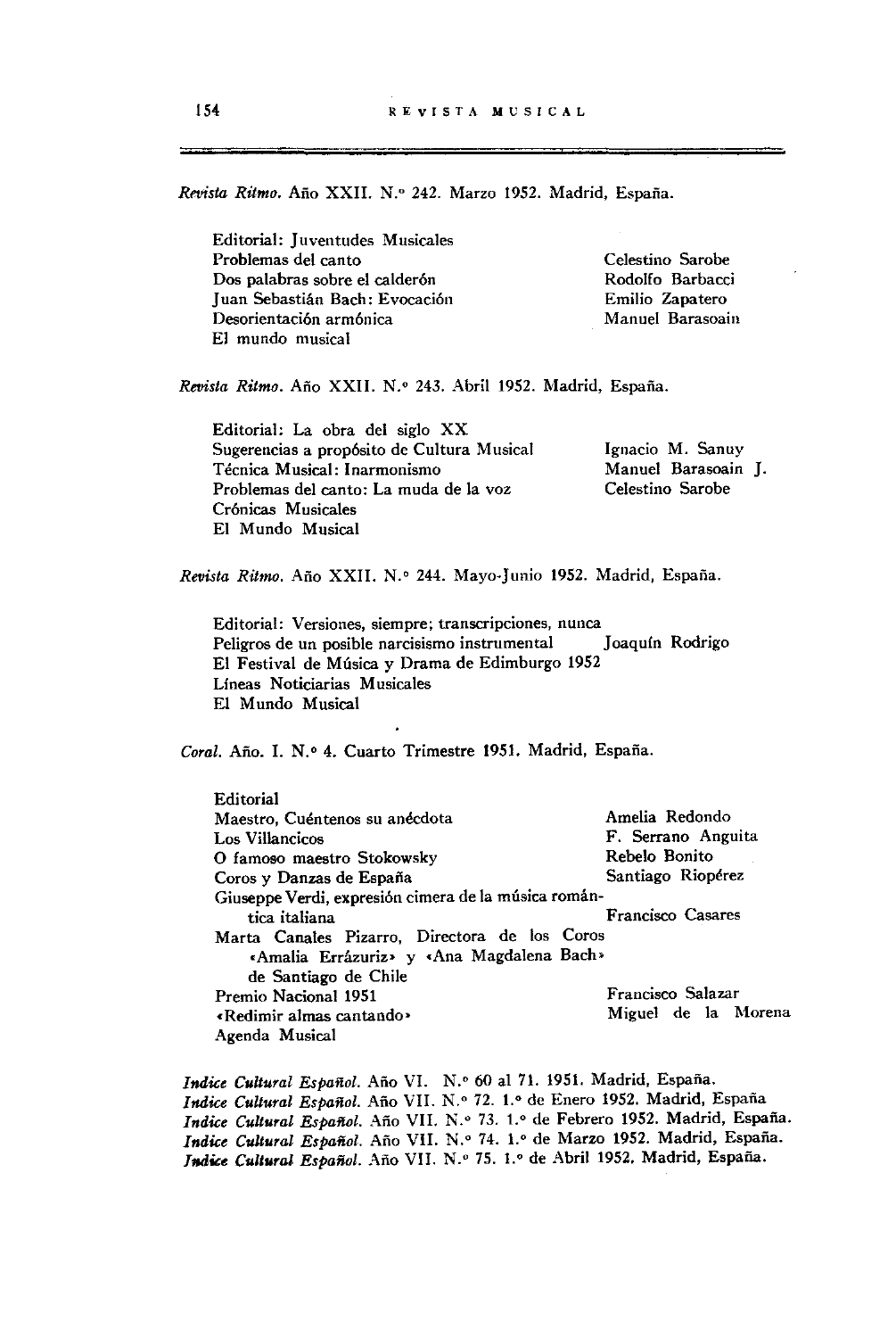Gazeta Musical. Año II. N.º 16. 1.º de Enero 1952. Lisboa Portugal.

| Opera Portuguesa                                 | I.F.B.                 |
|--------------------------------------------------|------------------------|
| A Sinfonia em Portugal                           | A. N. Barreiros        |
| Estudo sobre os <10 Madrigais Camonianos de Luis |                        |
| de Freitas Branco. V                             | Antonio Nuno Barreiros |
| Os Concertos                                     | J. J. Cochofel         |

Gazeta Musical. Año II. N.º 17. 1.<sup>o</sup> de Febrero 1952. Lisboa, Portugal.

 $\hat{\mathbf{r}}$ 

| Cançao Portuguesa e Prosódia Portuguesa | L. F. B.        |
|-----------------------------------------|-----------------|
| Nótulas de Etnografía Musical           | Rebelo Bonito   |
| A Música Austríaca Contemporánea        | Hanns Winter    |
| Noticiário                              |                 |
| Os Concertos                            | A. N. Barreiros |
|                                         |                 |

Gazeta Musical. Año II. N.º 1.º de Marzo 1952. Lisboa, Portugal.

| O Ensino Universitário da Música                  | L. F. B.               |
|---------------------------------------------------|------------------------|
| Nótulas de Etnografía Musical                     | Rebelo Bonito          |
| Estudo sobre os «10 Madrigais Camonianos» de Luis |                        |
| de Freitas Branco. VI                             | António Nuno Barreiros |
| Os Concertos                                      | J. J. Cochofel         |

Gazeta Musical. Año II. N.º 19. 1.º de Abril 1952. Lisboa, Portugal.

| A Música e os Costumes                            | R.                     |  |
|---------------------------------------------------|------------------------|--|
| A Musicología Imaginária                          | R.                     |  |
| A Teoría do Polibasismo                           | Luis de Freitas Branco |  |
| Folklore ou Music-Hall?                           | J. J. Cochofel         |  |
| A Música e as sensações visuais                   | Simoes Dias            |  |
| Apontamentos de Bibliografia Musical              | Manuel Joaquim         |  |
| Umas tristes notas, un triste sintoma             | A. N. Barreiros        |  |
| Estudo sobre os «10 Madrigais Camonianos» de Luis |                        |  |
| de Freitas Branco. VII                            | A. N. Barreiros        |  |
| Nótulas de Etnografía Musical. III                | P. Rebelo Bonito       |  |
| Os Concertos                                      | J. J. Cochofel         |  |
|                                                   |                        |  |

*Gazeta Musical. Año II. N.º 20. 1.º de Mayo 1952. Lisboa, Portugal.* 

| Arte e regionalismo                              | L. F. B.               |
|--------------------------------------------------|------------------------|
| A Escola, do Apito                               | Luiz de Freitas Branco |
| Intemporalidades e Cosmopolitismo                | J. J. Cochofel         |
| The Sadler's Wells Ballet em Lisboa              | Francine Benoit        |
| Estudo sobre os <10 Madrigais camonianos de Luis |                        |
| de Freitas Branco. VIII                          | A. N. Barreiros        |
| Os Concertos                                     | M. G. Amado da Cunha   |

\_\_\_\_\_\_\_\_\_\_\_\_\_\_\_\_

فالمحاولة المحاول المستحيل والمستجد المتحادث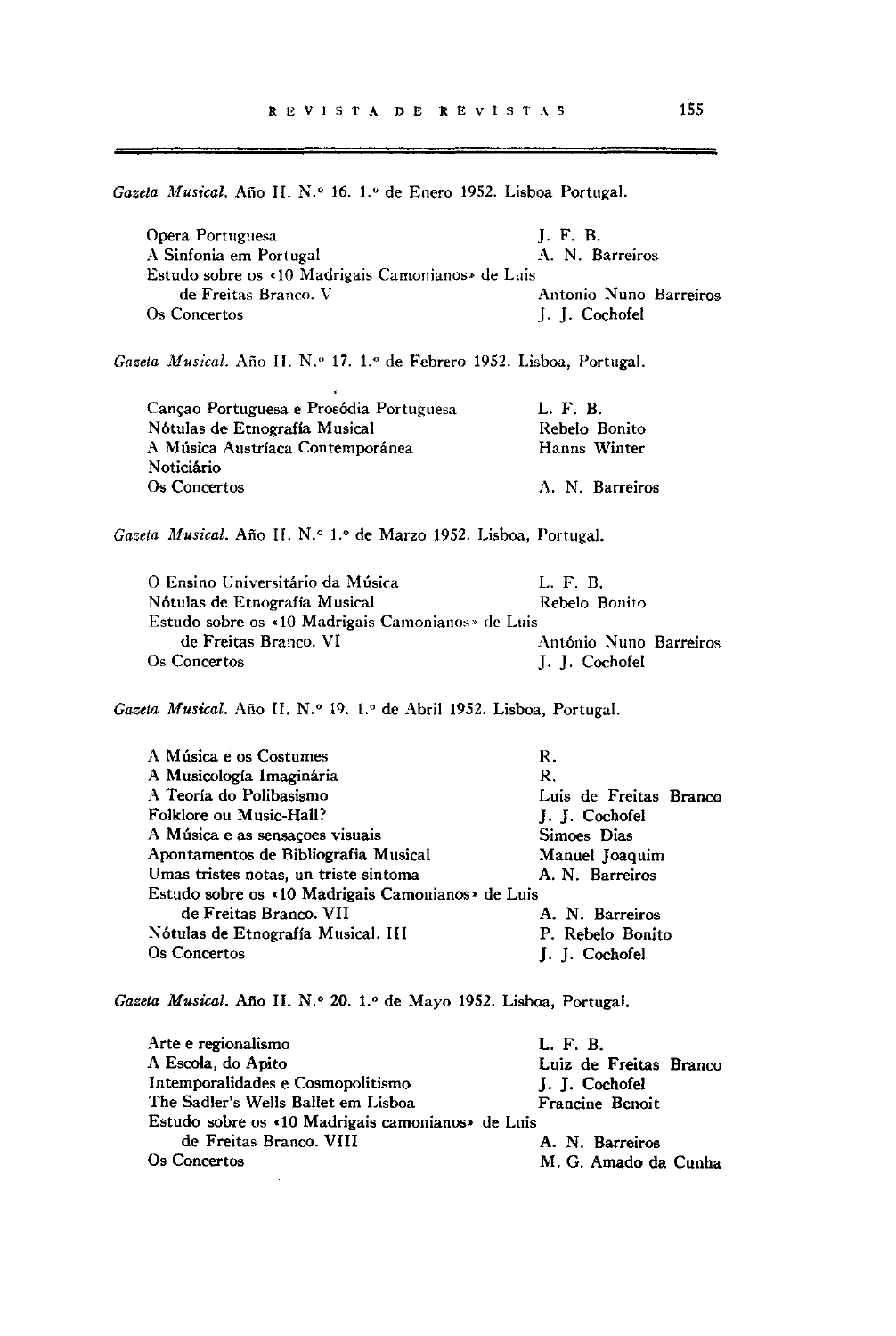Gazeta Musical. Año II. N.º 21. 1.º de Junio 1952. Lisboa, Portugal.

| Música Negra                                     | M. Simóes Díaz         |
|--------------------------------------------------|------------------------|
| Uma Audição integral dos concertos para piano de |                        |
| Beethoven                                        | M. da G. Amado         |
|                                                  | da Cunha               |
| Nótulas de Etnografía Musical. IV                | P. Rebelo Bonito       |
| A Técnica Dualista                               | Luis de Freitas Branco |
| Defesa e Ilustração da Canção Popular Portuguesa | Fernando López Graca   |
| Males e virtudes da Música Contemporánea         | Joao José Cochofel     |
| Os Concertos                                     | J. J. Cochofel         |

Gazeta Musical. Año II. N.º 22. 1.º de Julio 1952. Lisboa, Portugal.

| Necessidade Urgente                       | L. F. B.             |
|-------------------------------------------|----------------------|
| Quatro Operas contemporáneas ao Microfone | J. J. Cochofel       |
| Seriedade e Profissionalismo              | Maria da Graça, Ama- |
|                                           | do da Cunha          |
| A Música e a Crianca. I                   | Francine Benoit      |
| Os Concertos                              | J. J. Cochofel       |

*Gazeta Musical.* Año 11. *N."* 23. 1.0 de Agosto 1952. Lisboa, Portugal.

| Sobre a Natureza da Música          | L.F.B.                 |
|-------------------------------------|------------------------|
| Música em Férias                    | M. Simóes Dias         |
| Nótulas de Etnografía Musical. V    | P. Rebelo Bonito       |
| O Principio Associativo na Harmonia | Luis de Freitas Branco |
| Os Concertos                        | A. N. Barreiros        |

Gazeta Musical. Año II. N.º 24. 1.º Septiembre 1952. Lisboa, Portugal.

| Edicao Musical Portuguesa       | L. F. B.               |
|---------------------------------|------------------------|
| A Música e a Criança. II        | Francine Benoit        |
| Relacoes Harmónicas             | Luis de Freitas        |
| As Operas de Benjamin Britten   | Eric Walter W.         |
| Formação mental pela Literatura | Luis de Freitas Branco |

La Ressegna Musicale. Año XXI. N.º 4. Octubre 1951. Roma, Italia.

| L'interpretazione musicale e gli interpreti           | A. Delia Corte |
|-------------------------------------------------------|----------------|
| Le origini asiatiche della litania cristiana occiden- |                |
| tale                                                  | A. Machabey    |
| Intorno a Muzio Clementi (1752-1832)                  | V. Terenzio    |
| Arnold Schönberg (1874-1951)                          | L. Rognoni     |
| Ricordo di Giuseppe Bocca                             | G. M. G.       |
| Vita Musicale                                         |                |
| Notizie e informazioni                                |                |
| Fra le reviste                                        |                |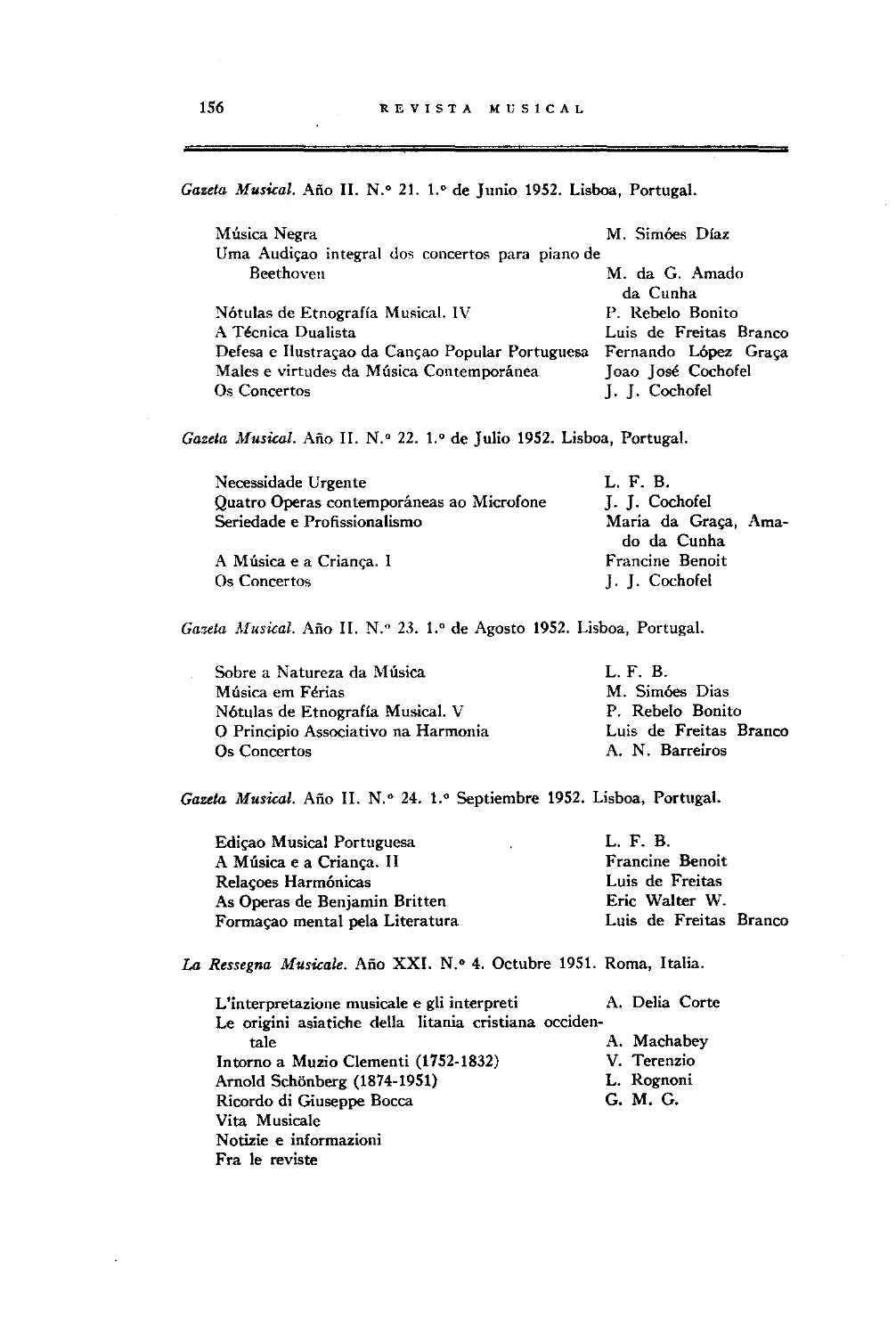La Rassegna Musicale. Año XXII. N.º 1. Enero 1952. Roma, Italia.

Nel V Centenario della nascita di un musicoma**nista Definito e infinito !leila musica Una fase «decadentistica" nelIa coscienza di Vcrdi**  Poetica e tecnica deIla dodecafonia Piceole scoperte nel Settccento: Trii per fiati di G. Moneta, **\'ita Musicale**  ~ **otizie e informazioni Fra le riviste**  G. Barblan E. Borrelli **G. Gavazzeni**  R. Vlad A. Bonaccorsi

La Rassegna Musicale. Año XXII. N.º 3. Julio 1952. Roma, Italia.

| Serietá di Strawinsky                              | M. Mila       |
|----------------------------------------------------|---------------|
| Un despota del gusto musicale nel novecento: Stra- |               |
| winsky                                             | G. Vigolo     |
| Le musiche sacre di Strawinsky                     | R. Vlad       |
| Intorno alla «Storia del Soldato»                  | A. Mantelli   |
| Strawinsky, la Russia e l'Occidente                | T. Strawinsky |
| Discografia Strawinskiana                          | C. Marinelli  |
| Testimonianze su Strawinsky                        |               |
| Vita Musicale                                      |               |
| Notizie e informazioni                             |               |
| Fra le riviste                                     |               |

Bolletino degli «Amici del Pontificio Istituto di Musica Sacra». Año III. N.º 4. Diciembre 1951. Roma, Italia.

Il Pont.lstituto di Musica Sacra nel triennio 1947-1950 Il problema altuale deIla composizione sacra E. Carducci-Agustini **Notiziario** 

*Bolletino degli ,Amici del Pontificio [stitulo di Música Sacra>.* Año IV. N.o 1. Marzo 1952. Roma, Italia.

Una nuova monografia su Guido d'Arezzoz Mons. Igino Angles **Guido Aretinus, musicae mediaevalis paedagogus in**geniosus Jos. Smits van Waesberghe S. J.

**Notiziario** 

*Bollelino degli 'Amici del Pontificio [stitulo di Musica Sacra'.* Año IV. N.o 2. Junio 1952. Roma, Italia.

Per il prossimo 50.° del Motu Proprio del Beato Pio X.<sup>o</sup> sulla **M usica Sacra**  Il sequenziario medioevale nella Diocesi di Utrecht N. de Goede S. C. J.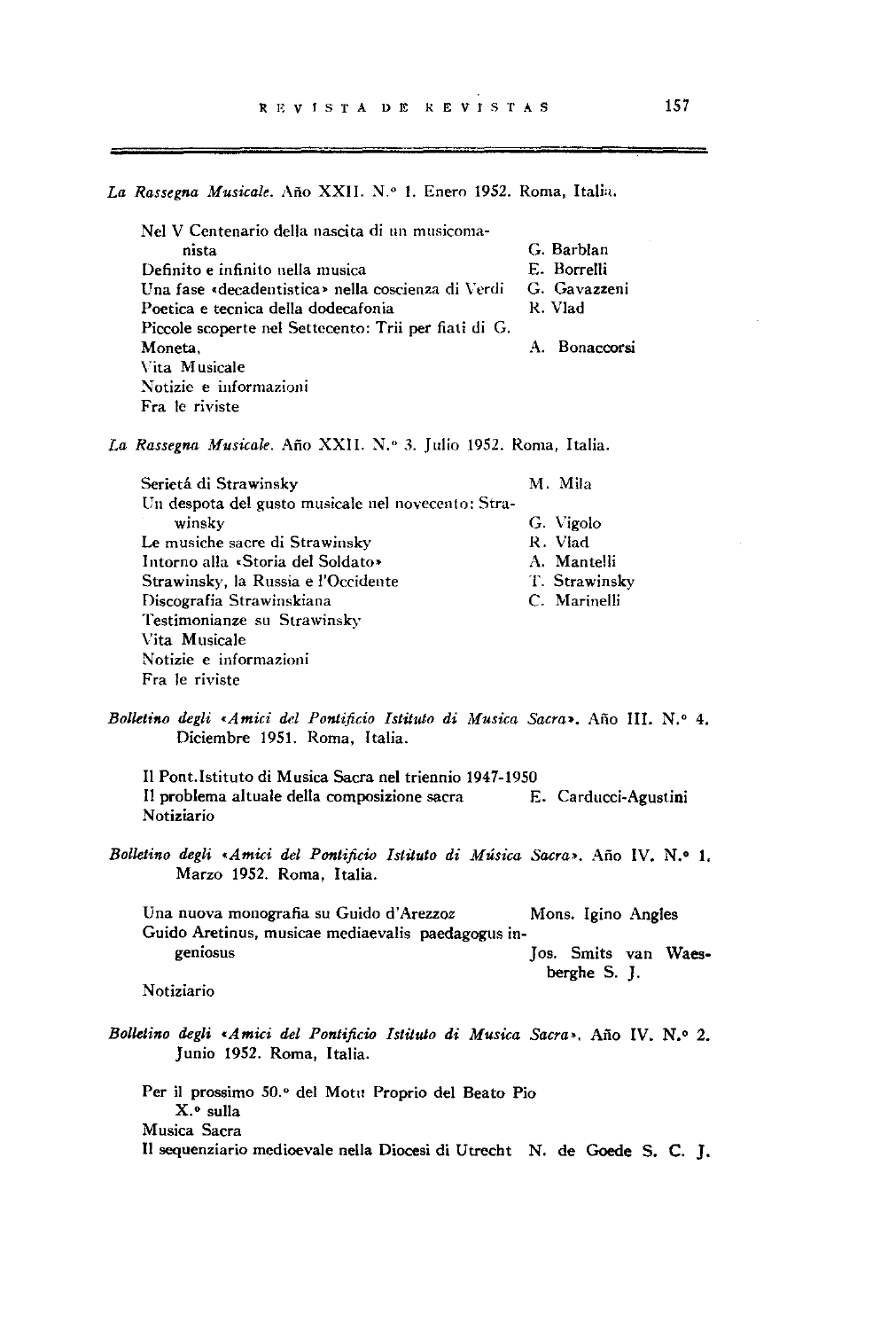Il Diapason. Año II. N.º 12. Diciembre 1951. Milano, Italia.

| Nota sull' «Ulise»<br>E possibile un opera da film?                       | Matyas Seiber<br>Roman Vlad  |
|---------------------------------------------------------------------------|------------------------------|
| Il Centro Internazionale di Documentazione Mu-                            |                              |
| sicale a Parigi                                                           | M. C.                        |
| Appunti per il balletto di domani                                         | Luigi María Guadagni-<br>۰no |
| I corsi estivi internazionali di Darmstadt per la<br>Musica Contemporanea | Wolfgang Steinecke           |
| Notiziario                                                                |                              |

*Musik.* 1952. Mainz.

In the News

*Music Educators Journal. Vol. XXXVIII. N.º 2. Noviembre-Diciembre 1952.* Nueva York, U. S. A.

| <b>Festival Make Me Furious</b>         | Helen Rae Wunderlich       |
|-----------------------------------------|----------------------------|
| Let's Turn on the Children              | Robert E. Nye              |
| You can't teach it if you don't know it | Ralph E. Pickett           |
| <b>String Advancement Continues</b>     | Gilbert R. Waller          |
| Audio-Visual Forum: The Children Speak  | Etta Schneider Ress        |
| At Malta                                | Vanett Lawler              |
| European Tour Notes                     | Matthew H. Schoe-<br>maker |
| The Use of Mnemonics in Music Reading   | Donald C. Cantwell         |

The Use of Mnemonies in Musie Reading Index Vol. XXXVII. 195Q.51.

*Music Educators Journal.* Vol. XXXVIII. N.º 3. Enero 1952. New York. U. S. A.

| A Challenge to Music Educators                  | Virginia Carty       |
|-------------------------------------------------|----------------------|
| <b>Practical Music</b>                          | Howard Barlow        |
| Youth Concert Series .                          | Marel Brown          |
| Instruments in the Classroom                    | Maurine Timmerman    |
| Utilizing Our Own Resources                     | Hazel Gertrude Kins- |
|                                                 | cella                |
| Basic Purposes and Objetives of Music Education | Ralph E. Rush        |
| Audio-Visual Forum                              | Lilla Belle Pitts    |

*Music Educators Journal.* Vol. XXXVIII. N.º 4. Febrero-Marzo 1952. New York. U. S. A.

**M usie in American Education**  I hear the Philippines Singing Is your Chorus Ready for the Contes? Practical Music (Conclusion) Some Things tó Try in Junior High

Margarite V. Hood Charles E. Griffith John C. Whaley Howard Barlow Evalene Bell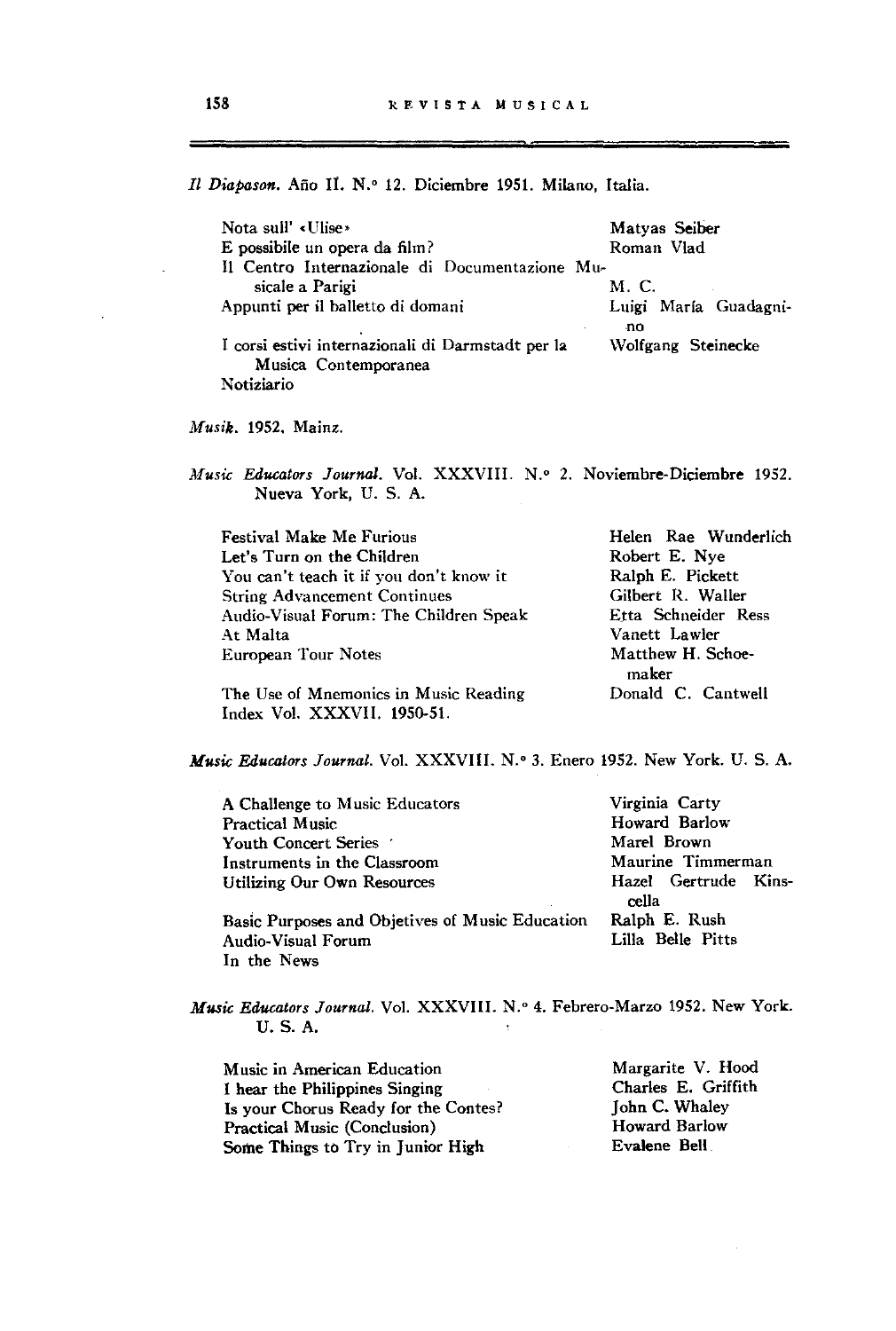| Music Educators Journal. Vol. XXXVIII. N.º 5. Abril-Mayo 1952. New York,<br>U.S.A.       |                      |
|------------------------------------------------------------------------------------------|----------------------|
| Manna for the Soul                                                                       | John W. Beattie      |
| To Do, To Feel, To Think                                                                 | Warren Dwight Allen  |
| Some Fiddlers May Burn                                                                   | Frank W. Hubbard     |
| School and Church Cooperation in Music                                                   | William C. Rice      |
| Music as an Extracurricular Activity                                                     | Mayer M. Cahn        |
| Music Educators Journal, Vol. XXXIX, N.º 1. Septiembre-Octubre 1952. New<br>York, U.S.A. |                      |
| <b>Equality of Opportunity in Music Education</b>                                        | Paul Van Bodegraven  |
| The Publications Planning Committee of the MENC William R. Sur                           |                      |
| We planned a Festival                                                                    | Raymond Rhea         |
| Orienting the Classroom Teacher in Music                                                 | Alfred W. Humphreys  |
| What a Judge has learned at contests                                                     | Francis German       |
| The Centennial Action Program                                                            | William R. Sur       |
| Research Studies in Music Education                                                      | William S. Larson    |
| The Musical Quarterly. Vol. XXXVII. N.º 4. Octubre 1951. New York, U. S. A               |                      |
| Schoenberg in America                                                                    | Walter H. Rubsamen   |
| Five Unfamiliar Beethoven letters                                                        | Donald W. MacArdle   |
| A Reconstruction of the French Chansonnier in the                                        |                      |
| Biblioteca Colombina, Seville. I                                                         | Dragan Plamenac      |
| A French Symphonista at the Time of Beethoven:                                           |                      |
| Etienne Nicolas Méhul                                                                    | Alexander L. Ringer  |
| Calvin's Preface to the Psalter: A Re-Appraisal                                          | Charles Garside, Jr. |
| Current Chronicle                                                                        |                      |
| <b>Reviews of Books</b>                                                                  |                      |
|                                                                                          |                      |
| The Musical Quarterly. Vol. XXXVIII. N.º 1. Enero 1952. New York, U. S. A.               |                      |
| A Guide to «Wozzeck»                                                                     | Willi Reich          |
| <b>Fauxbourdon Revisited</b>                                                             | Manfred F. Bukofzer  |
| Gounod and Berlioz                                                                       | Mina Curtiss         |
| <b>Early Byzantine Neumes</b>                                                            | Egon Wellesz         |
| Pennsylvania Dutch Spirituals                                                            | George Pullen J.     |

*The Musical Quarterly.* Vol. XXXVIII. N.º 2. Abril 1952. New York, U. S. A.

Biblioteca Colombina, Seville. II Dragan Plamenac

A Reconstruction of the French Chansonnier in the

Currrent Chronicle Reviews of Books

| Editorial                                                      | P. H. L.        |
|----------------------------------------------------------------|-----------------|
| Recent Trends in British Music                                 | Wilfrid Mellers |
| A Note on the Classification of 16th Century Music Egon Kenton |                 |
| A Lesson with Beethoven by Correspondence                      | Oswald Ionas    |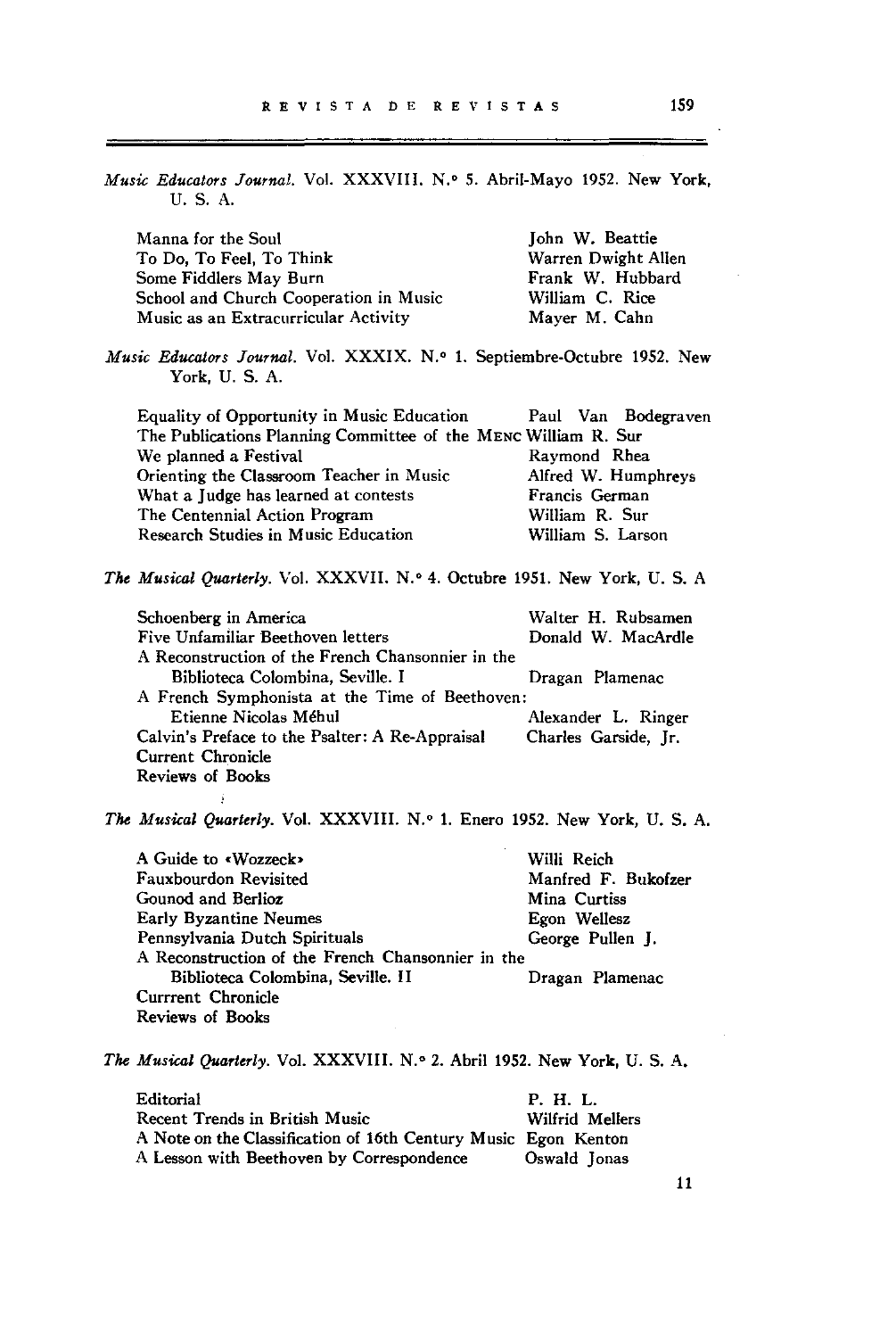| Master Alfonso and the English Madrigal<br>A Reconstruction of the French Chansonnier in the | Joseph Kerman   |
|----------------------------------------------------------------------------------------------|-----------------|
| Biblioteca Colombina, Seville. III                                                           | Dragan Plamenac |
| Current Chronicle<br>Reviews of Books                                                        |                 |

*Musical America.* Vol. LXXI. N.' 15. l.' Diciembre 1951. New York, U. S. A.

Ballets des Champs Elysees presents Three New Works First New York Performance of Schoenberg's **Erwartung**  Chilean Festivals Introduce New Works A. V. Coton Robert Sabin Fedor Kabalin Revivals Mark Season at Vienna Staatsoper Max Graf Arturo Toscanini return for fifteenth N .B.C. Season Quaintance Eaton New Music Review

*Musical America.* Vol. LXXI. N.' 16. Diciembre 15, 1952. New York. U. S. A.

| NASM Discusses Curricula at Cincinnati Conven-     |                 |
|----------------------------------------------------|-----------------|
| tion                                               | Mary Leighton   |
| Serge Prokofieff                                   | Robert Sabin    |
| Concert Life in Vienna: Furtwangler vs Karajan     | Max Graf        |
| Ballet Thrives in París: Music Broadens Horizons   | Henry Barraud   |
| Institutions are need for music in Puerto Rico     | Alfredo Matilla |
| Successful Piano teaching; «The Physical Sensation |                 |
| Comes First»                                       | Abby Whiteside  |

*Musical America.* Vol. LXXII. N.º 1. 1.º Enero 1952. New York, U. S. A.

| New Menotti TV Opera Has Premiere On Christ-    |                      |
|-------------------------------------------------|----------------------|
| mas Eve                                         | Quaintance Eaton     |
| Britten's Billy Budd Has Premiere               | Edward Lockspeiser   |
| The Musical Scene 25 Years Ago                  | Robert Sabin         |
| Local Orchestras Gain Pre-eminence in Germany   | Everett Helm         |
| The Laryngologist's Place in Advising Vocalists | William A. C. Zerffi |
| New Music Reviews                               |                      |

*Musical America.* Vol. LXXII. N.' 2. **15** Enero 1952. New York, U. S. A.

| La Scala in Milan Opens with I Vespri Siciliani            | Newell Jenkins   |
|------------------------------------------------------------|------------------|
| New Cosi Fan Tutte has Metropolitan Premiere               | Robert Sabin     |
| New York Music Crities make composition Awards Cecil Smith |                  |
| Strauss's Elektra as seen by Hugo von Hofmanns-            |                  |
| thal                                                       | Robert Breuer    |
| Tchaikowsky's Pique Dame has NBC-TV Produc-                |                  |
| tion                                                       | Quaintance Eaton |
| New Music Reviews                                          |                  |

 $\pmb{\chi} \in$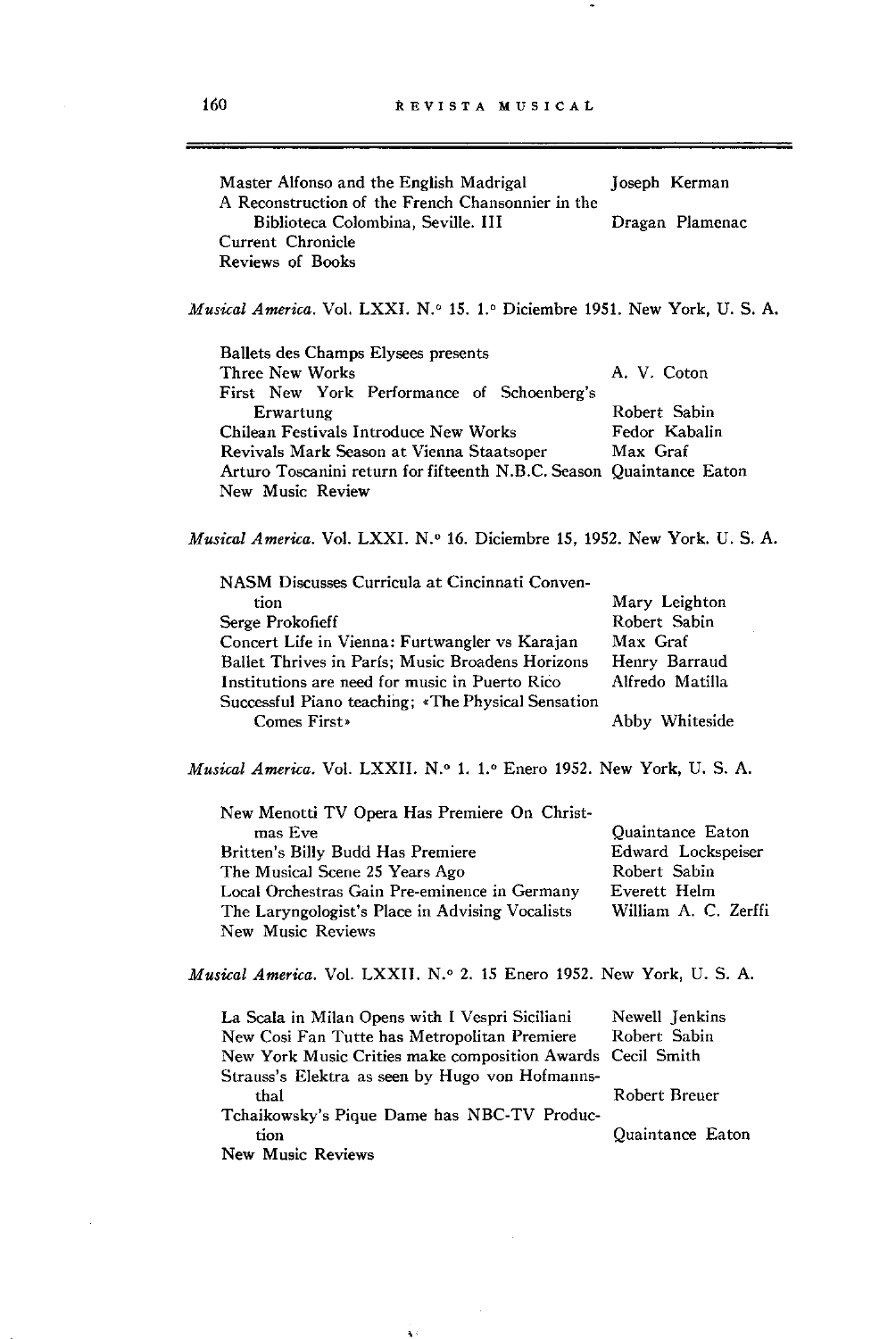*Musical America.* Vol. LXXII. N.o 3. Febrero 1952. New York, U. S. A.

| Group Attractions: A New Trend                                        | Cecil Smith         |  |
|-----------------------------------------------------------------------|---------------------|--|
| A Roving Composer in Western Germany                                  | Ernst Krenek        |  |
| Music in Museums                                                      | Allen Hughes        |  |
| Two English Composers:                                                |                     |  |
| William Walton                                                        | Arthur Jacobs       |  |
| Alan Rawsthorne                                                       | Hubert Foss         |  |
| National Traditions in Ballet                                         | Anatole Chujoy      |  |
|                                                                       |                     |  |
| French Religious Music: Precursors and Innovators Henry Barraud       |                     |  |
| Igor Strawinsky                                                       | Abraham Skulsky     |  |
| The Art of Conducting                                                 | Sol Babitz          |  |
| Artur Schnabel: Servant of the Music                                  | Claudio Arrau       |  |
| New Music Reviews                                                     |                     |  |
| Orchestras and Managers of the World                                  |                     |  |
| Musical America. Vol. LXXII. N.º 4. Marzo 1952. New York, U. S. A.    |                     |  |
| Berg's Wozzeck is given first english Production                      | Edward Lockspeiser  |  |
| MTNA meets in Dallas for its 76th Convention                          | P. L. J. Wilson     |  |
| NBC-TV Barber High Point of recent broadcast                          |                     |  |
| fare                                                                  | Quaintance Eaton    |  |
| Young audiences: A plan to bring music to children Robert Sabin       |                     |  |
| New Music Reviews                                                     |                     |  |
|                                                                       |                     |  |
| Musical America. Vol. LXXII. N.º 5. Abril 1952 New York. U. S. A.     |                     |  |
| Flagstad makes her Farewell to the Metropolitan                       |                     |  |
| Stage                                                                 | Cecil Smith         |  |
| Youthful British Ballet Makes New York Debutz                         | Cecil Smith         |  |
| Music Educators Meet in Philadelphia Convention Cecil Smith and       |                     |  |
|                                                                       | Quaintance Eaton    |  |
| New Music Reviews                                                     |                     |  |
|                                                                       |                     |  |
| Musical America. Vol. LXXII. N.º 6. 15 Abril 1952. New York. U. S. A. |                     |  |
| Wozzeck, Sung in english in Staged by City Opera                      | Robert Sabin        |  |
| The five standard Composers of Turkey                                 | Gultekin Oransay    |  |
| A Survey of the Composers now active in South                         |                     |  |
| Africa                                                                | Adelheid Armhold    |  |
| Kubelik Conducts Program of Works by Tcherep-                         |                     |  |
| nin                                                                   | Louis O. Palmer     |  |
| Editing Mozart's Harp and Flute Concerto                              | Carlos Salzedo      |  |
| <b>New Music Reviews</b>                                              |                     |  |
|                                                                       |                     |  |
| Musical America. Vol. LXXII. N.º 7. Mayo 1952. New York. U. S. A.     |                     |  |
| Ann Arbor Festival sees Ormandy get honorary                          |                     |  |
| Degree                                                                | Helen Miller Cutler |  |
| Thomson's four Sanits Live again on Broadway                          | Cecil Smith         |  |

 $\ddot{\phantom{0}}$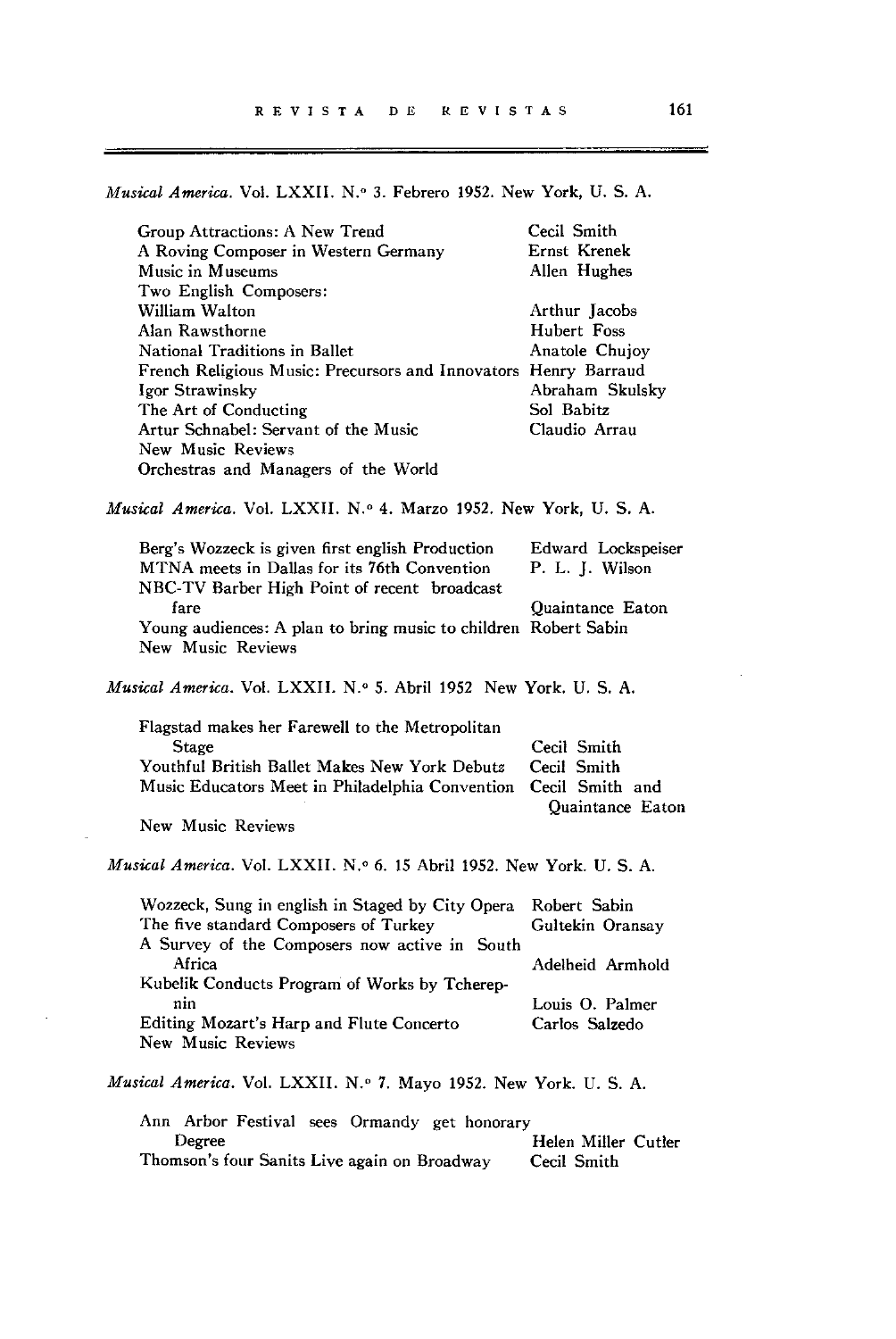and the complete of the complete of the complete of the complete of the complete of the complete of the complete of the complete of the complete of the complete of the complete of the complete of the complete of the comple

 $\overline{\mathcal{A}}$ 

an ang kalamatan sa kalamatan sa pangalang pangalang pangalang pangalang pangalang pangalang pangalang pangala

| Good music on the radio: The role of local stations<br>The lighthouse School: music for blind students                                                                                                                                                                                                                                                                                                                                                                                                                                                                      | Quaintance Eaton<br>Robert Sabin                                                                                                                           |  |
|-----------------------------------------------------------------------------------------------------------------------------------------------------------------------------------------------------------------------------------------------------------------------------------------------------------------------------------------------------------------------------------------------------------------------------------------------------------------------------------------------------------------------------------------------------------------------------|------------------------------------------------------------------------------------------------------------------------------------------------------------|--|
| Musical America. Vol. LXXII. N.º 8. Junio 1952. New York. U. S. A.                                                                                                                                                                                                                                                                                                                                                                                                                                                                                                          |                                                                                                                                                            |  |
| Listeners Overflow Chapel at Bethlehem Bach Fes-<br>tival<br>Conductors and Theatrical Changes hold french<br>attention<br>André Jolivet<br>Many Guest Conductor es appear in Holland Season Marius Flothuis<br>Van Riebeck Festival Marks South African Anniver-<br>sary                                                                                                                                                                                                                                                                                                   | Cecil Smith<br>Henry Barraud<br>Abraham Skulsky<br>Adelheid Armhold                                                                                        |  |
| Musical America. Vol. LXXII. N.º 9. Julio 1952. New York. U. S. A.                                                                                                                                                                                                                                                                                                                                                                                                                                                                                                          |                                                                                                                                                            |  |
| Tanglewood opens as Munch Leads Chamber Or-<br>chestra<br>The Paris Festival: Two Views<br>Annual Survey of Orchestral Repertorie<br>History and Anecdotes of the Covent Garden Opera Harold Rosenthal<br>Central City Festival Stages two new productions<br>Menotti's the Consul given first Swedish Pro-<br>duction<br>Ojai Festival Presents a Weekend of Novelties<br>Munch and Kubelik Lead Orchestras in London<br>Royal Conservatory Widens Horizon of Spanish<br>Music<br>New Music Review<br>Musical America. Vol. LXXII. N.º 10. Agosto 1952. New York. U. S. A. | Cecil Smith<br><b>Edmund Pendleton</b><br>Robert Sabin<br>Quaintance Eaton<br>Ingrid Sandberg<br>Albert Goldberg<br>Edward Lockspeiser<br>Antonio Iglesias |  |
| The ISCM Festival Returns to Salzburg<br>Music Shed Concerts begin at Tanglewood<br>A French Critic Observes the Paris Festival<br>The American Symphony Orchestra League<br>The 1952 Holland Festival<br>New Music Review                                                                                                                                                                                                                                                                                                                                                  | H. H. Stuckenschmidt<br>Cecil Smith<br>Henry Barraud<br>H. N.--C. S.<br>Marius Flothuis                                                                    |  |
| Musical America. Vol. LXXII. N.º 11. Septiembre 1952. New York. U. S. A.                                                                                                                                                                                                                                                                                                                                                                                                                                                                                                    |                                                                                                                                                            |  |
| Bayreuth Festival presents more new production<br>ideas<br>Old Dances Outshine New at Festival in New Lon-<br>don<br>Berlioz Requiem ends Tanglewood Series<br>Mozart's Titus in Premiere<br>NBC-TV to give Billy Budd<br>New Music Review                                                                                                                                                                                                                                                                                                                                  | Harold D. Rosenthal<br>James Hinton, Jr.<br>Cecil Smith<br>Cecil Smith<br>Quaintance Eaton                                                                 |  |

 $\frac{1}{2}$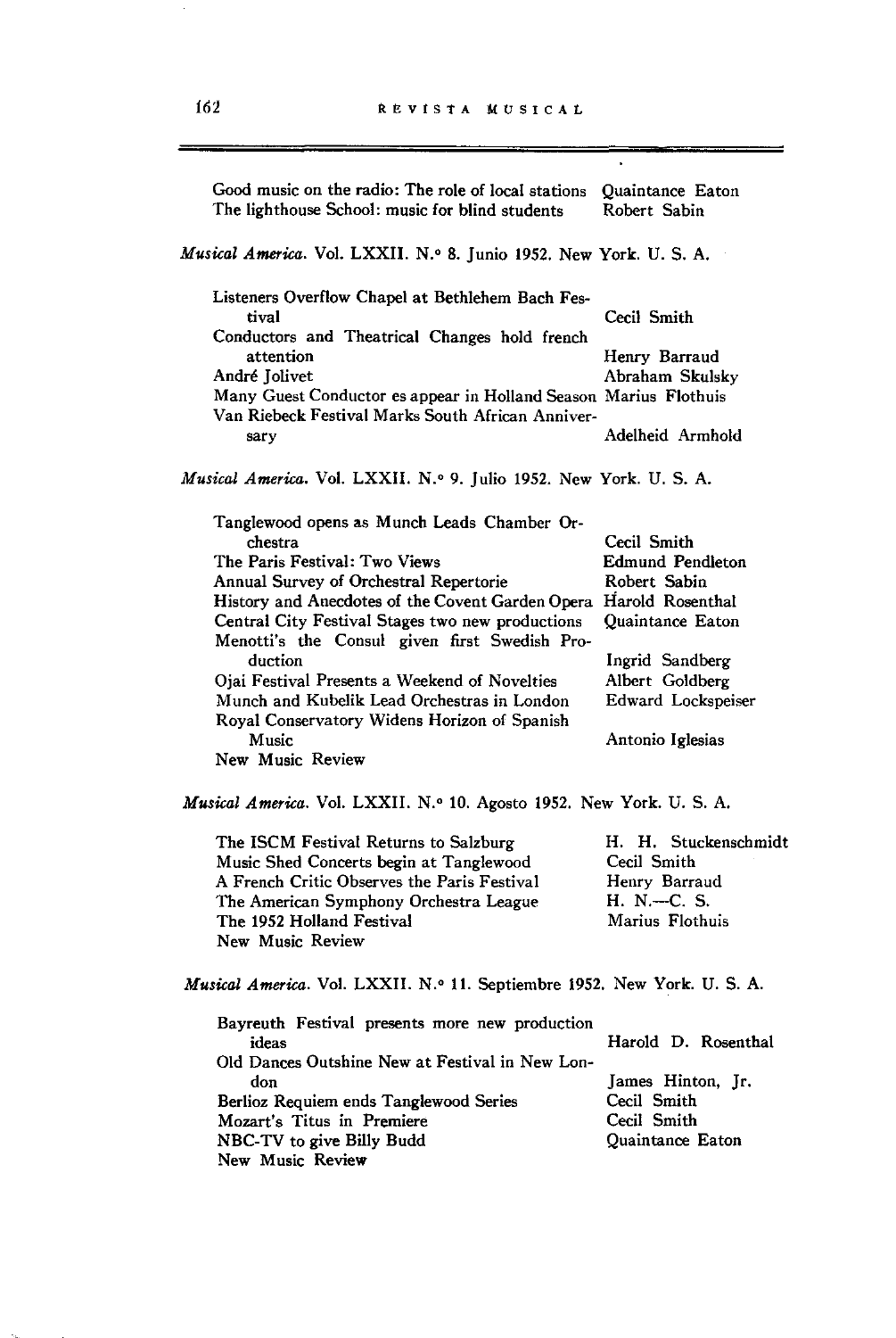*The Gramophone Shop, Inc. Vol. XIV. N.º 12. Diciembre 1951. New York. U. S. A.* 

*Notes.* Vol. IX. N.o 2. Marzo 1952. New. York. U. S. A.

The First Thematic Catalog of Haydn's Works Notes for Notes Daniels Read's World: The Letters of an Early Ame**rican Com poser**  I ndex of Record Reviews Book Reviews Music Reviews Anthony van Hobokne **Irving Lowens**  Kurtz Myers

Boletín Música y Artes Visuales. Nos. 19-20. Septiembre-Octubre 1951. Washington. U. S. A. *Boletín Música:JI Artes Visuales.* N.o 21. Noviembre 1951. Washington. U. S. A. *Boleltn Música:JI Artes Visuales.* N.o 22. Diciembre 1951. Washington. U. S. A. *Boletín Música:JI Artes Visuales.* N.o 23. Enero 1952. Washington. U. S. A. *Boletín Música:JI Artes Visuales.* Nos. 24·25. Febrero-Marzo 1952 Washington U. S. A. Boletín Música y Artes Visuales. N.º 28. Junio 1952. Washington. U. S. A. Boletín Música y Artes Visuales. Nos. 29 y 30. Julio-Agosto 1952. Washington U. S. A. *Musical Leader.* Vol. 83. N.º 11. Noviembre 1951. Chicago. U. S. A. *Musical Leader.* Vol. 83. N.o 12. Diciembre 1951. Chicago. U. S. A. *Musical Leader.* Vol. 84. N.o 1. Enero 1952. Chicago. U. S. A. *Musical Leader.* Vol. 84. N.o 2. Febrero 1952. Chicago. U. S. A. *Musical Leader.* Vol. 84. N.º 4. Abril 1952. Chicago. U. S. A. *Musical Leader.* Vol. 84. N.º 5. Mayo 1952. Chicago. U. S. A. *Musical Leader.* Vol. 84. N.º 6. Junio 1952. Chicago. U. S. A. *Musical Leader.* Vol. 84. N.º 7. Julio 1952. Chicago. U. S. A. *Musical Leader.* Vol. 84. N.º 8. Agosto 1952. Chicago. U. S. A. *The Music Index.* Vol. III. N.O 7. Julio 1951. Michigan. U. S. A. The Music Index. Vol. III. N.º 8. Agosto 1951. Michigan. U. S. A. The Music Index. Vol. III. N.º 9. Septiembre 1951. Michigan. U. S. A. *The Music Index.* Vol. III. N.º 10. Octubre 1951. Michigan. U. S. A. The Music Index. Vol. III. N.º 11. Noviembre 1951. Michigan. U. S. A. The Music Index. Vol. III. N.º 12. Diciembre 1951. Michigan. U. S. A. *The Music Index.* VoL IV. N.O 3. Marzo 1952. Michigan. U. S. A. The Music Index. Vol. IV. N.º 4. Abril 1952. Michigan. U. S. A. The Music Index. Vol. IV. N.º 5. Mayo 1952. Michigan. U. S. A. *The Music Index.* Vol. IV. N.º 6. Junio 1952. Michigan. U. S. A. *The Music Index.* Vol. IV. N.º 7. Julio 1952. Michigan. U. S. A. Bulletin of The Cleveland Museum of Art. Vol. XXXIX. N.º 4. Abril 1952. Ohio U. S. A. *Midwest Folklore.* Vol. I.. N.º 4. Invierno 1951. Indiana. U. S. A.

American Folklore and History Folklore Elements in «The Tempest» Sword between the Sleeping Companions American Indian Concept of Saliva Robert Seager 11 W. Stacy Johnson Alexander Scheiber Eddie W. Wilson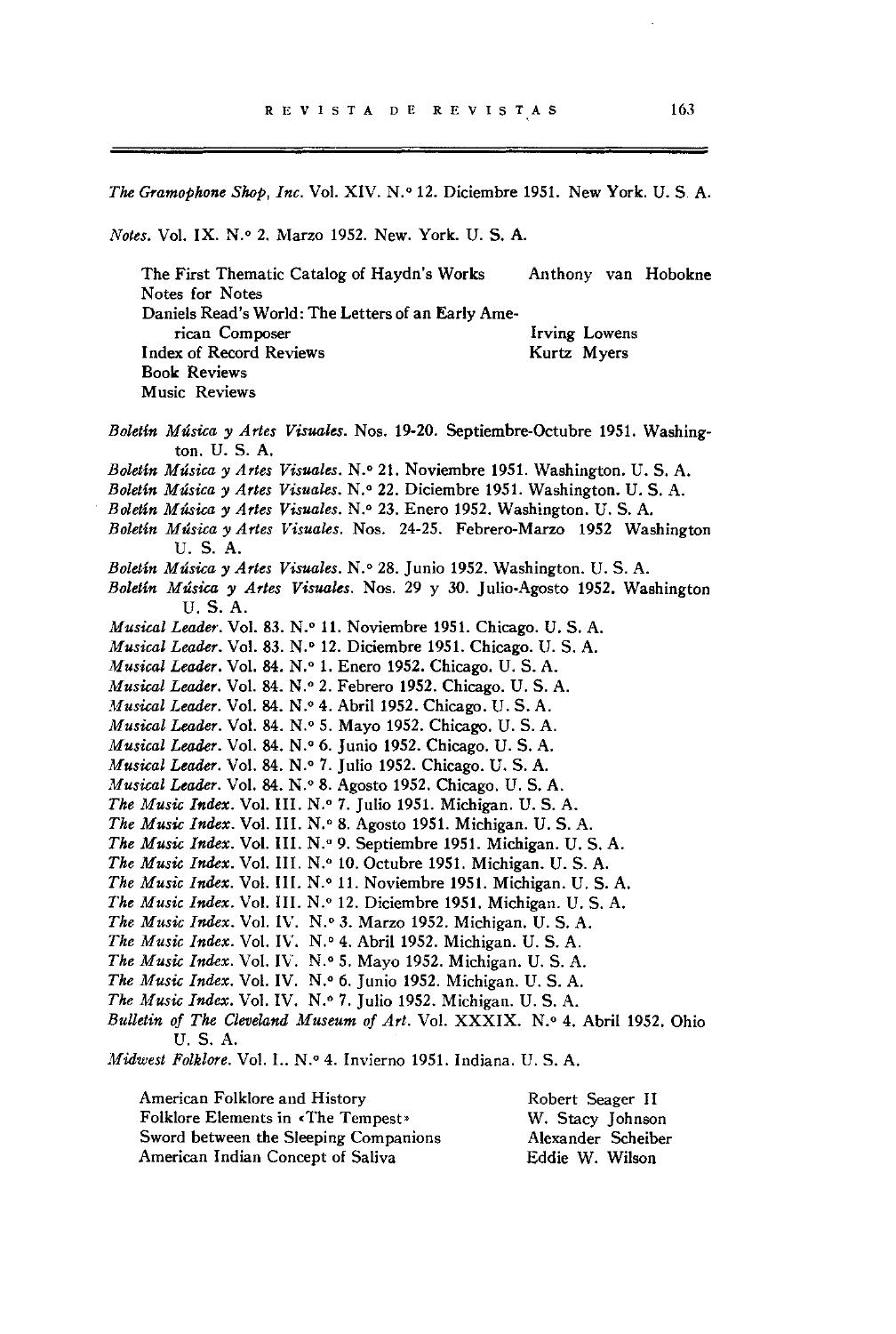$\Delta \phi$ 

| The son who moved away from his parents<br>Some Folklore of Grant Country, Indiana, in the | Cecilia Hennel H.            |
|--------------------------------------------------------------------------------------------|------------------------------|
| Nineties                                                                                   | W. L. McAtee                 |
| Notes, news and Queries<br><b>Book Reviews</b>                                             |                              |
|                                                                                            |                              |
| <i>Midwest Folklore.</i> Vol. II. N.º 1. Primavera 1952. Indiana. U. S. A.                 |                              |
| Folklore in the Novels of Conrad Richter                                                   | John T. Flanagan             |
| The study of Ethnography in Greece                                                         | Démétrios Petropoulos        |
| Arapaho Tales. II                                                                          | Zdenek and Joy Salz-<br>mann |
| An Outline for Lecturing on the Relationship of                                            |                              |
| Folklore and Christianity                                                                  | Tristram P. Coffin           |
| Lithuanian Ghost Stories from Pittsburgh, Pennsyl-                                         |                              |
| vania                                                                                      | Jonas Balys                  |
| A Choreographic Questionnaire                                                              | Gertrude P. Kurath           |
| Notes, News and Queries<br><b>Book Reviews</b>                                             |                              |
|                                                                                            |                              |
| Midwest Folklore, Vol. II, N.º 2. Verano 1952, Indiana, U. S. A.                           |                              |
| Missouri Folktales                                                                         | Vance Randolph               |
| A Burlesque Version of «The Rattan Family»                                                 | Paul G. Brewster             |
| A Hungarian Encyclopedia of Cards                                                          | Alexander Scheiber           |
| Some Lore of Hexing and Powwowing                                                          | Paul Frazier                 |
| Can a Building be raised without Whiskey?                                                  | Richard H. Dillon            |
| Telling the Time: Some reports from west Ken-                                              |                              |
| tucky                                                                                      | Thelma Lynn Lamkin           |
| William Reily's Courtship                                                                  | Mary O. Eddy                 |
| <b>Book Reviews</b>                                                                        |                              |
| <b>News</b>                                                                                |                              |
| Southern Folklore Quarterly. Vol. XVI. N.º 1. Marzo 1952. Florida. U. S. A.                |                              |
| Folklore Bibliography for 1951.                                                            | R. S. Boggs                  |
| Nuestra Música. Año VI. N.º 23. 3er. Trimestre 1951. Méjico, D. F.                         |                              |
| La Música en Valladolid de Michoacán                                                       | Miguel Bernal J.             |
| La organización musical de Chile                                                           | Vicente Salas Viu            |
| Ralph Vaughan Williams                                                                     | Michael Fiedi                |
| Arnold Schoenberg Post-Mortem                                                              | Adolfo Salazar               |
| Cincuenta años de Música en Méjico                                                         | Luis Sandy                   |
| Nuestra Música. Año VI. N.º 24. 4.º Trimestre, 1951. Méjico, D. F.                         |                              |
| Documentos relacionados con la Historia de la Mú-                                          |                              |
| sica en Méjico                                                                             | Isabel Pope                  |
| Problemas formales de la música Cinematográfica                                            | Wilfrid Mellers              |
|                                                                                            |                              |

 $\bullet$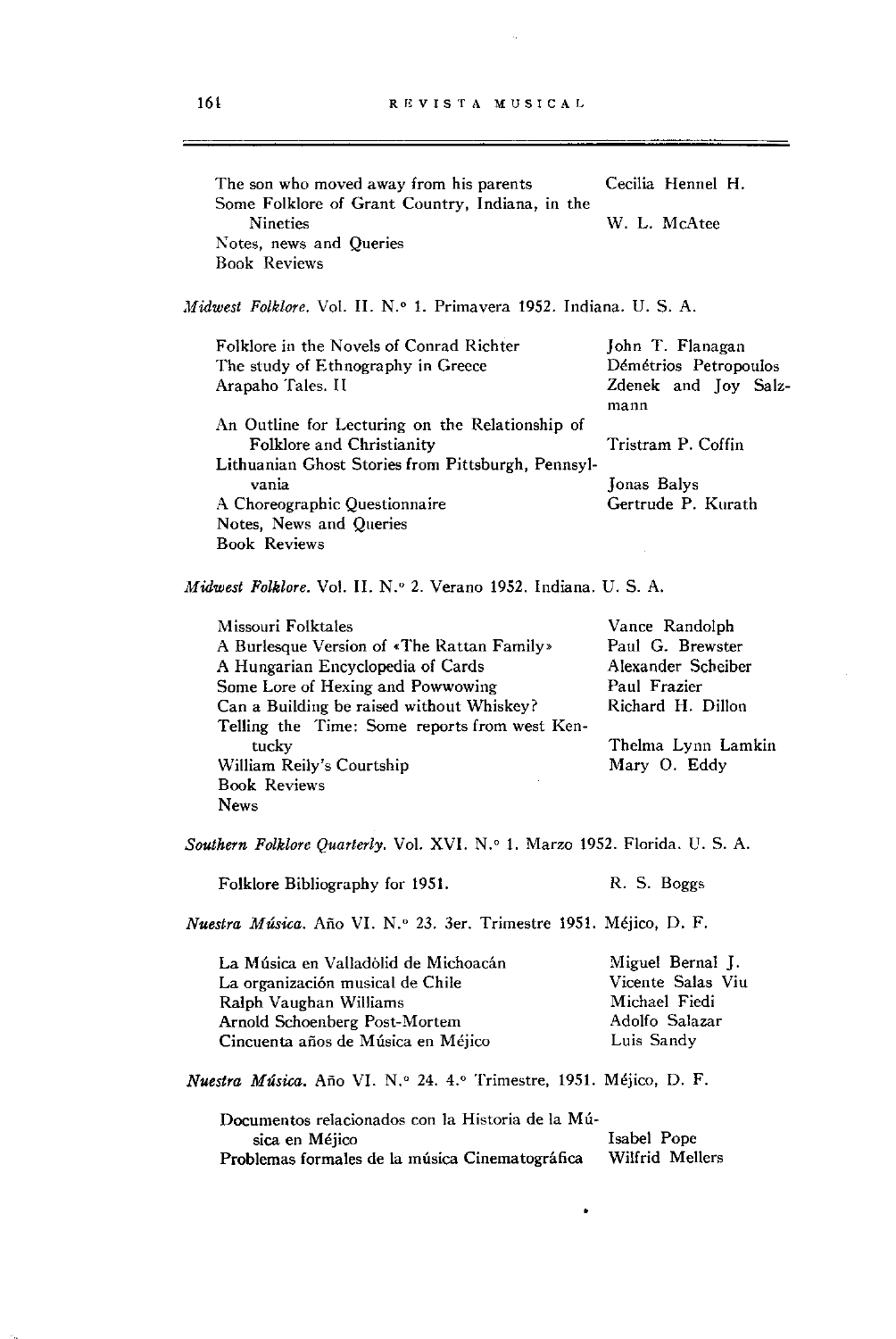| Escena Musical de los Estados Unidos          | Nicolás Slonimsky |
|-----------------------------------------------|-------------------|
| La Cultura Musical en la Polonia Popular      | Soffia Lissa      |
| Dos Obras Sobresalientes de la Música Moderna | Hermann Scherchen |
| Crónica Musical de la Gran Bretaña            | Hubert Foss       |
|                                               |                   |

*Nuestra Música.* Año VII. N." 25. ler. Trimestre 1952. Méjico. D. F.

| La Música en Valladolid de Michoacán                            | Miguel Bernal J.    |
|-----------------------------------------------------------------|---------------------|
| Situación de la Música en Francia a partir de 1945 Paul Collaer |                     |
| La Sinfonía y su Orquesta                                       | Adolfo Salazar      |
| Candelario Huízar                                               | Jesús C. Romero     |
| Problemas del Compositor en América                             | Luis Sandy          |
| Idea y Estilo                                                   | Michael Greet Field |

*Carnet Musical.* Año VIII. Vol. VIII. N.' 9. Septiembre 1952. Méjico, D. F.

| El significado de la música         | Luis Sandy          |
|-------------------------------------|---------------------|
| La Música bajo las estrellas        | Adolfo Salazar      |
| Actividades musicales de Méjico     | Arturo Mori         |
| Jascha Heifetz                      | David Ewen          |
| Galería de Músicos Mejicanos        | Dr. Jesús C. Romero |
| Para todos los gustos               | Otto Mayer-Serra    |
| ¿Qué es un Conservatorio de Música? | Adalberto García de |
|                                     | Mendoza             |

*Orientaci6n Musical.* Vol. X. N.' 118. Octubre 1951. Méjico, D. F.

| Editorial: La Música y la poesía                 |                    |
|--------------------------------------------------|--------------------|
| Cualidades de la Raza Azteca                     | Salvador Abascal   |
| Dos palabras sobre el calderón                   | Rodolfo Barbacci   |
| La Música y sus aplicaciones extramusicales      | Sara Klachky de M. |
| Educación y Música a través del tiempo           | losé E. Guerrero   |
| La Música en el extranjero                       |                    |
| Anales de la Fundación de la Escuela Nacional de |                    |
| Música                                           |                    |

*Orientación Musical.* Vol. X. N." 119. Noviembre 1951. Méjico, D. F.

Editoriales: El Pleito del 1. N. B. A. y la Reorganización del Instituto. La Moralización en el I. N. B. **A. es urgente**  El 1. N. B. A. aclara Juan Sibelius, el Iniciador de la Escuela Finlandesa Lilí Foldes El Jazz y la Música Moderna **La Música y sus aplicaciones extramusicales Educación y Música a través del tiempo**  Isaac Goldberg Sara Klachky de M. José E. Guerrero

*Orientación Musical.* Vol. X. N.' 120. Diciembre 1951. Méjico, D. F.

Editoriales: ¿Se ha ofuscado el arte del Iconoclasmo? **Los Premios Nacionales a los hombres de ciencias**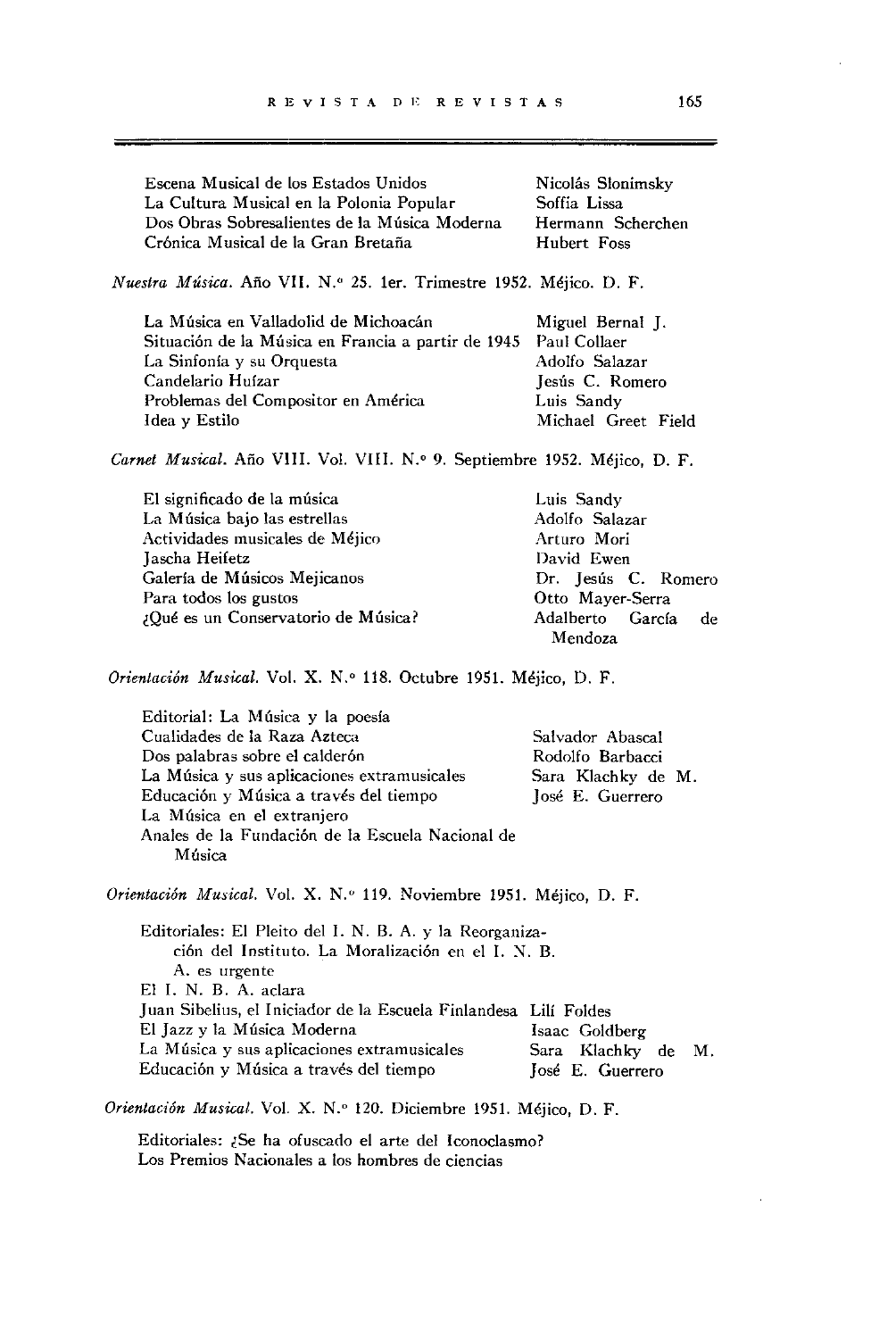| Maravillosos efectos del sonido        | Edwin Teale           |
|----------------------------------------|-----------------------|
| Fin del arte                           | Javier González D.    |
| Fenomenología de los adornos musicales | Raquel Calero         |
| Regiones folklóricas mejicanas         | Pbro. Higinio Vázquez |
|                                        | Santa Ana             |

*Orientación Musical.* Vol. X. Nos. 122-123. Febrero-Marzo 1952. Méjico, D. F.

| Editoriales                                        |                   |
|----------------------------------------------------|-------------------|
| La UNESCO trata de saber cómo el hombre par-       |                   |
| ticipa en la vida popular                          | Alfonso Pruneda   |
| Por qué admiro a Bach?                             | Georges Duhamel   |
| La Educación Musical del Pueblo                    | Manuel M. Bermeio |
| Concepto de la Estética                            | José E. Guerrero  |
| El Arpa                                            | René Malzeroy     |
| Relación de la Educación con la Experiencia Artís- |                   |
| tica                                               | Raquel Calero     |
| <b>Impresiones Musicales</b>                       | Estanislao Mejía  |
|                                                    |                   |

*Orientación Musical.* Vol. X. Nos. 124-125. Abril-Mayo 1952. Méjico, D. F.

| Editoriales                             |                     |
|-----------------------------------------|---------------------|
| Concepto de la Estética                 | José E. Guerrero    |
| El secreto del genio                    | Edgar White Burrill |
| Enrique Wienniawsky y su música         | I. W. Reiss         |
| Luis XIV y su afición a la música       | Xavier Sorondo      |
| La Orquesta Sinfónica de la Universidad | Raquel Calero       |

*Orientación Musical.* Vol. XI. N.O 126. Junio 1952. Méjico, D. F.

| Editorial                                           |                      |
|-----------------------------------------------------|----------------------|
| El intérprete de la obra de arte                    | Jesús Haro y Tamariz |
| El concurso internacional de violín «Wienieawski»   |                      |
| en Varsovia                                         | Jersi Jasieñski      |
| El Folklore en los hechos históricos de la vida na- |                      |
| cional                                              | Alejandro Topete     |
| Crónicas y noticias musicales en Nueva York         | Orlando Otev         |
|                                                     |                      |

*El Músico.* Año II. N.o 15. Diciembre 1951. Méjico, D. F.

| Una ópera de Gounod | René Dumesnil |
|---------------------|---------------|
| Un día histórico    |               |
| Diapasón            | Cheo Martínez |

*Revista Trivium.* Año III. Nos. 8 al 12. Junio a Octubre 1951. Monterrey. Méjico.

| Mensaje al estudiantado mejicano | José Vasconcelos   |
|----------------------------------|--------------------|
| La Estética de José Vasconcelos  | Agustín Vasave Jr. |
| El camino de los Zacatecas       | Eugenio del Hoyo   |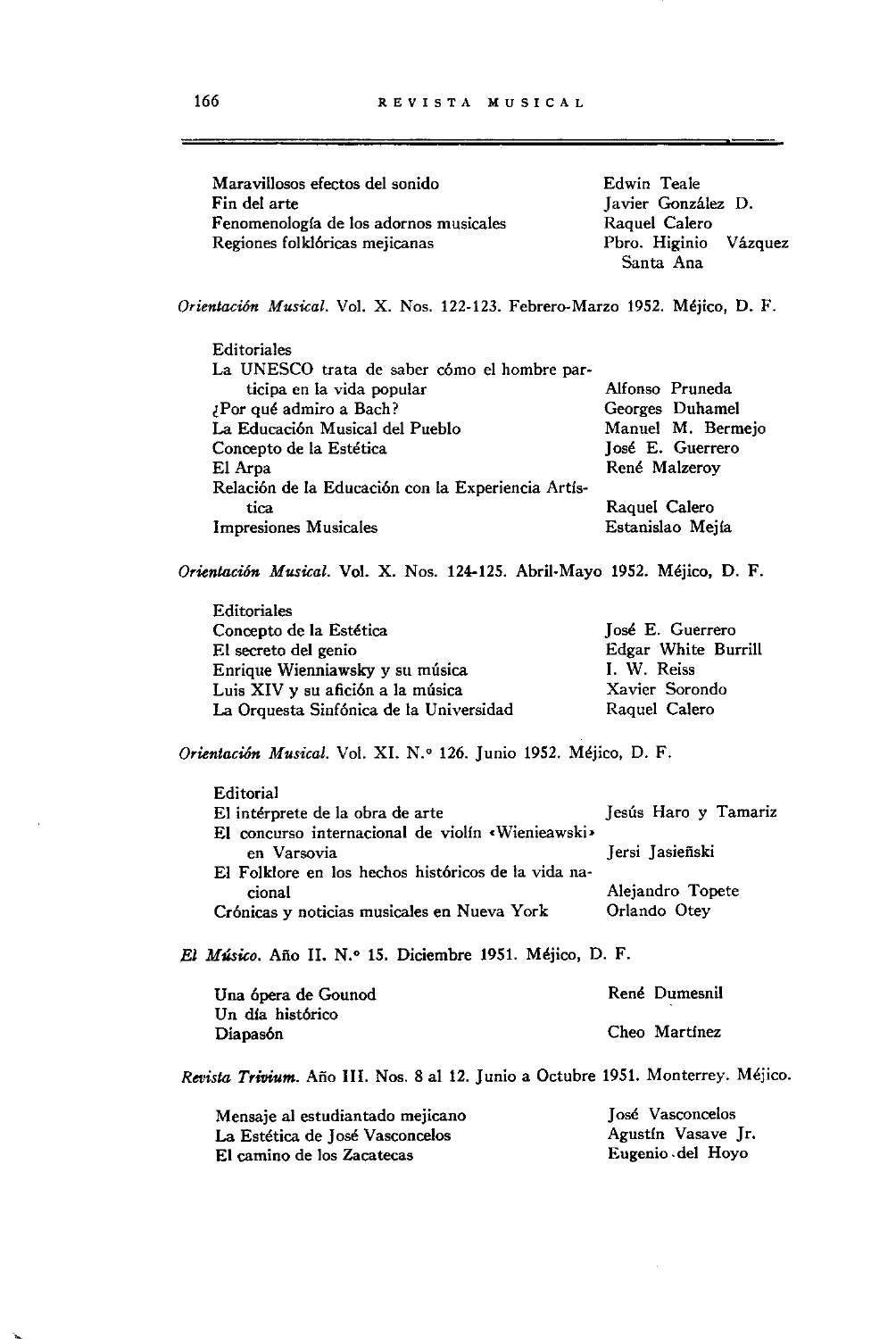Juvenia. Año I. N.º 4. Noviembre 1951. La Habana Cuba. Editorial La música sudamericana tiene su raigambre en tres continentes Por el mundo de la música ¿Fué Enrico Caruso el más grande tenor de todos los tiempos? Teatros Famosos: Covent Garden La música en las Fiestas del Segundo Milenario de Parls Carlos Vega Aurelio de la Vega Miguel Agustín Gacel Fernando Reyna René Dumesnil Juvenia. Año I. N.º 5. Diciembre 1951. La Habana, Cuba. Editorial El eterno Don Juan Remedios, Pueblo de Músicos ¿Fué Enrico Caruso el más grande Tenor de todos los tiempos? La ejemplaridad de Romañach Alberto Bolet José Alberto González Miguel Agustín Gacel Armando Maribona *Juvenia.* Año 11. N.os 6-7. Enero-Febrero 1952. La Habana, Cuba. Editorial Tercer Aniversario del Ballet Alicia Alonso Homenaje Nacional póstumo al maestro cubano don Leopoldo Romañach Margarita Redonet Saulo de Tarso ha muerto Pablo Mila Ortiz *Do R.* Mi. Año V. Nos. 7-8. Noviembre-Diciembre 1951. La Habana, Cuba. Editorial Los niños de Méjico honran la memoria de Juan Sebastián Bach Biografla de César Franck Instrumentos de la Orquesta: la Flauta Movimiento musical *Do R.* Mi. Año V. Nos. 9-10. Enero-Febrero 1952. La Habana, Cuba. Editorial Biografla de Claudio Debussy Homenaje a Mozart Movimiento musical *Do R.* Mi. Año VI. Nos. 1-2. Marzo-Abril 1952. La Habana, Cuba. Editorial Biografla de Richard Strauss Instrumentos de la Orquesta: El Oboe Movimiento Musical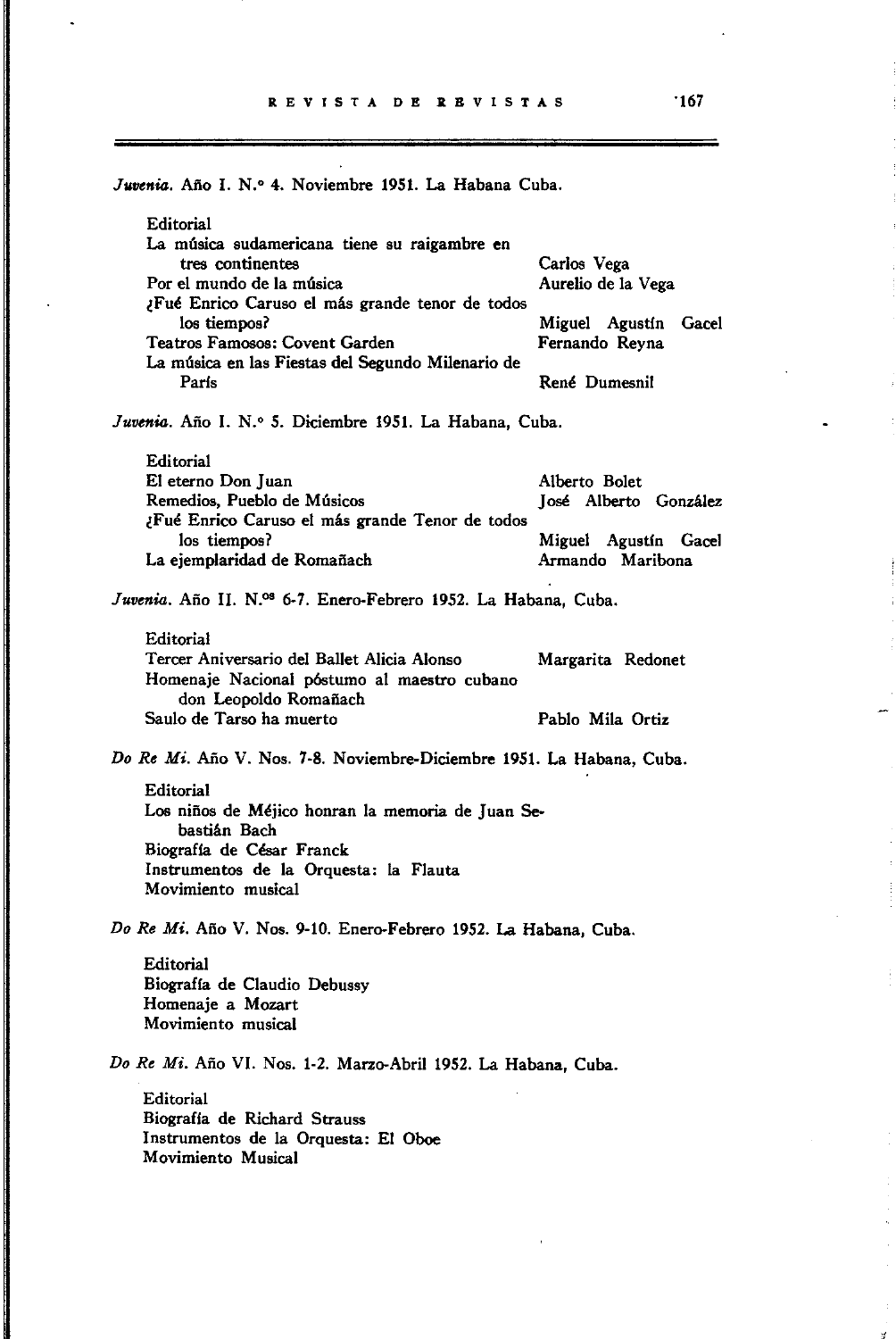| Revista de la Biblioteca Nacional. Segunda Serie, t. III. N.º 2. Abril-Junio 1952.<br>La Habana, Cuba.                                                                    |                         |  |
|---------------------------------------------------------------------------------------------------------------------------------------------------------------------------|-------------------------|--|
| <i>Polifonía</i> . Año VI. N.º 55. Diciembre 1951. Buenos Aires, Argentina.                                                                                               |                         |  |
| Un triunfo de la música argentina                                                                                                                                         |                         |  |
| Acerca de la música y sus problemas                                                                                                                                       | Roberto Caamaño         |  |
| Una obra de Juan Orrego Salas en Berlín                                                                                                                                   |                         |  |
| Obras Sinfónicas Contemporáneas                                                                                                                                           | Rodolfo Caracciolo      |  |
| Glosas sobre la actualidad musical                                                                                                                                        | Otto Mayer-Serra        |  |
| Fritz Busch 1890-1951                                                                                                                                                     |                         |  |
| Crónica de Conciertos                                                                                                                                                     |                         |  |
| <i>Polifonia.</i> Año VII. N.º 56. Abril 1952. Buenos Aires, Argentina.                                                                                                   |                         |  |
| Panorama de una nueva temporada                                                                                                                                           |                         |  |
| Acerca de la música y sus problemas                                                                                                                                       |                         |  |
| Bellini                                                                                                                                                                   | Juan Pedro Franze       |  |
| La música en la telivisión                                                                                                                                                | Philip Bate             |  |
| Ciclo de Otoño de la Orquesta Sinfónica del Estado Alberto E. Giménez                                                                                                     |                         |  |
| Un joven maestro de la música antigua                                                                                                                                     | Omar del Carlo          |  |
| Polifonía. Año VII. Nos. 57-58. Mayo-Junio 1952. Buenos Aires, Argentina.                                                                                                 |                         |  |
| Acerca de la música y sus problemas                                                                                                                                       | F. V. B.                |  |
| Crónica de Conciertos Siufónicos                                                                                                                                          | Alberto E. Giménez      |  |
| El Metropolitan de Nueva York                                                                                                                                             | Roberto Caamaño         |  |
| «Schubert: Un Retrato Musical»                                                                                                                                            | Olin Downes             |  |
| Los Festivales Europeos                                                                                                                                                   |                         |  |
| Polifonía. Año VII. Nos. 59-60. Julio-Agosto 1952. Buenos Aires, Argentina.                                                                                               |                         |  |
| Festivales Sudamericanos de Música                                                                                                                                        |                         |  |
| Acerca de la música y sus problemas                                                                                                                                       |                         |  |
| Conciertos en los Estados Unidos                                                                                                                                          | Roberto Caamaño         |  |
| Mi última visita al maestro Alberto Williams                                                                                                                              | Héctor Iglesias Villoud |  |
| Ediciones Musicales                                                                                                                                                       |                         |  |
| Norman Dello Joio                                                                                                                                                         | Roberto Sabin           |  |
| En torno a cinco instrumentistas                                                                                                                                          | Félix C. Cappelletti    |  |
| Crónica de Conciertos Sinfónicos                                                                                                                                          | Alberto E. Giménez      |  |
| Un Panorama de la música argentina de Cámara                                                                                                                              | Omar Cerrutti           |  |
| Buenos Aires Musical. Año VI. N.º 101. Dic. 15 1951. Buenos Aires, Argentina.<br>Buenos Aires Musical. Año VI. N.º 102. Febrero-Marzo 1952. Buenos Aires, Ar-<br>gentina. |                         |  |
| Buenos Aires Musical. Año VII. N.º 103. 1.º de Abril 1952. Buenos Aires, Argen-<br>tina.                                                                                  |                         |  |
| Buenos Aires Musical. Año VII. N.º 104. 2 de Mayo 1952. Buenos Aires, Argentina.                                                                                          |                         |  |

Buenos Aires Musical. Año VII. N.º 105. 15 de Mayo 1952. Buenos Aires, Argen**tin;:¡.** 

 $\hat{\boldsymbol{\beta}}$ 

ويستحددون

 $\overline{\phantom{a}}$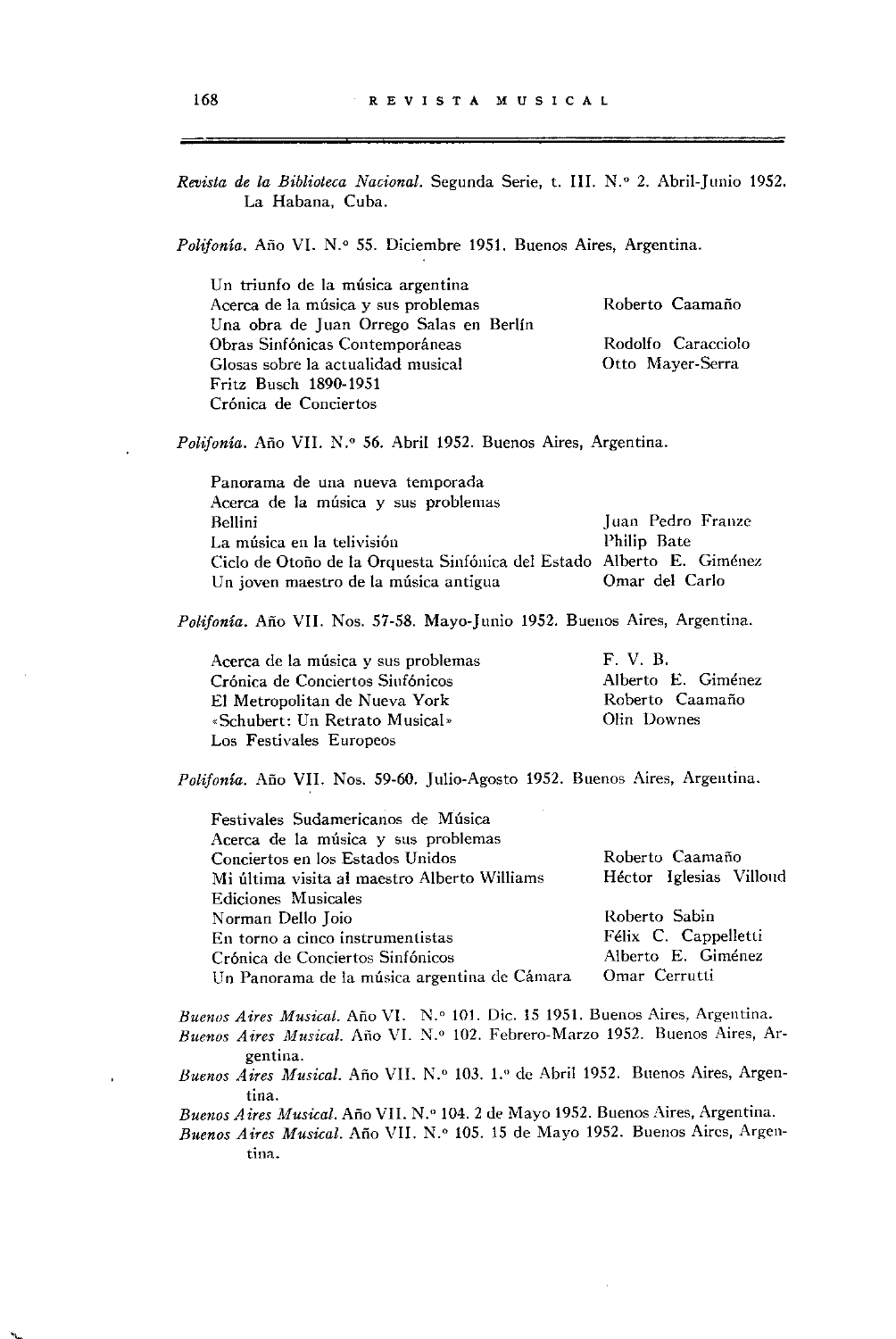- Buenos Aires Musical. Año VII. N.º 107. 15 de Junio 1952. Buenos Aires, Argen**tina.**
- Buenos Aires Musical. Año VII. N.º 108. 1.º de Julio 1952. Buenos Aires, Argen**tina.**

Buenos Aires Musical. Año VII. N.º 109. 15 de Julio 1952. Buenos Aires, Argentina.

- Buenos Aires Musical. Año VII. N.º 110. 1.º de Agosto 1952. Buenos Aires, Argen**tina.**
- Buenos Aires Musical. Año VII. N.º 111. 15 de Agosto 1952. Buenos Aires, Ar**gentina.**
- Buenos Aires Musical. Año VII. N.º 112. 1.º de Sept. 1952. Buenos Aires, Argen**tina.**
- *Buenos Aires Musical.* Año VII. N.º 113. 15 de Sept. 1952. Buenos Aires, Argen**tina.**

*Ricordiana.* Año II. N.º 1. Marzo-Abril 1952. Buenos Aires, Argentina.

| La misión del Conservatorio                  | Te-Hum  |
|----------------------------------------------|---------|
| Oué es el primer solfeo folklórico argentino |         |
| El «Wozzeck» de Alban Berg                   | P. N.   |
| Un Conservatorio en Pekín                    | Te-Humm |
| Noticias                                     |         |
| El Clavicordio                               | AR.     |
|                                              |         |

*Ricordiana.* Año II. N.º 2. Mayo-Junio 1952. Buenos Aires, Argentina.

Editorial **Las Relaciones Sonoras**  Verdi y Shaw Nueva Escuela Coral **Noticias** 

Leopoldo Hurtado Elena Belloni Filippi Guillermo Graetzer

*Platea.* Año 11. Nos. 9 y 10. Oct., Nov. y Dic. 1951. Buenos Aires, Argentina. *Platea.* Año 111. Nos. 11 y 12 Agosto 1952. Buenos Aires, Argentina. Platea. Año III. N.º 1. Suplemento Quincenal. Octubre 1952. B. Aires, Argentina.

*Música* y *Teatro.* Año 1. N." 1. 1951. Buenos Aires, Argentina.

| J. S. Bach                                 | Julio C. Avanza        |
|--------------------------------------------|------------------------|
| Bach                                       | Athos Palma            |
| Cinco músicos de la época colonial         | Guillermo Furlong      |
| Música Sinfónica                           | Jorge D'Urbano         |
| El Conservatorio de Música y Arte Escénico | Alberto Ginastera      |
| Béla Bártok                                | Roberto García Morillo |
| El Minué montonero o federal               | Carlos Vega            |
| Primer Festival de Música Contemporánea    |                        |
|                                            |                        |

Revista de Estudios Musicales. Año II. N.º 4. Agosto 1950. Mendoza, Argentina.

La rítmica específica del cantar nativo **Josué T. Wilkes**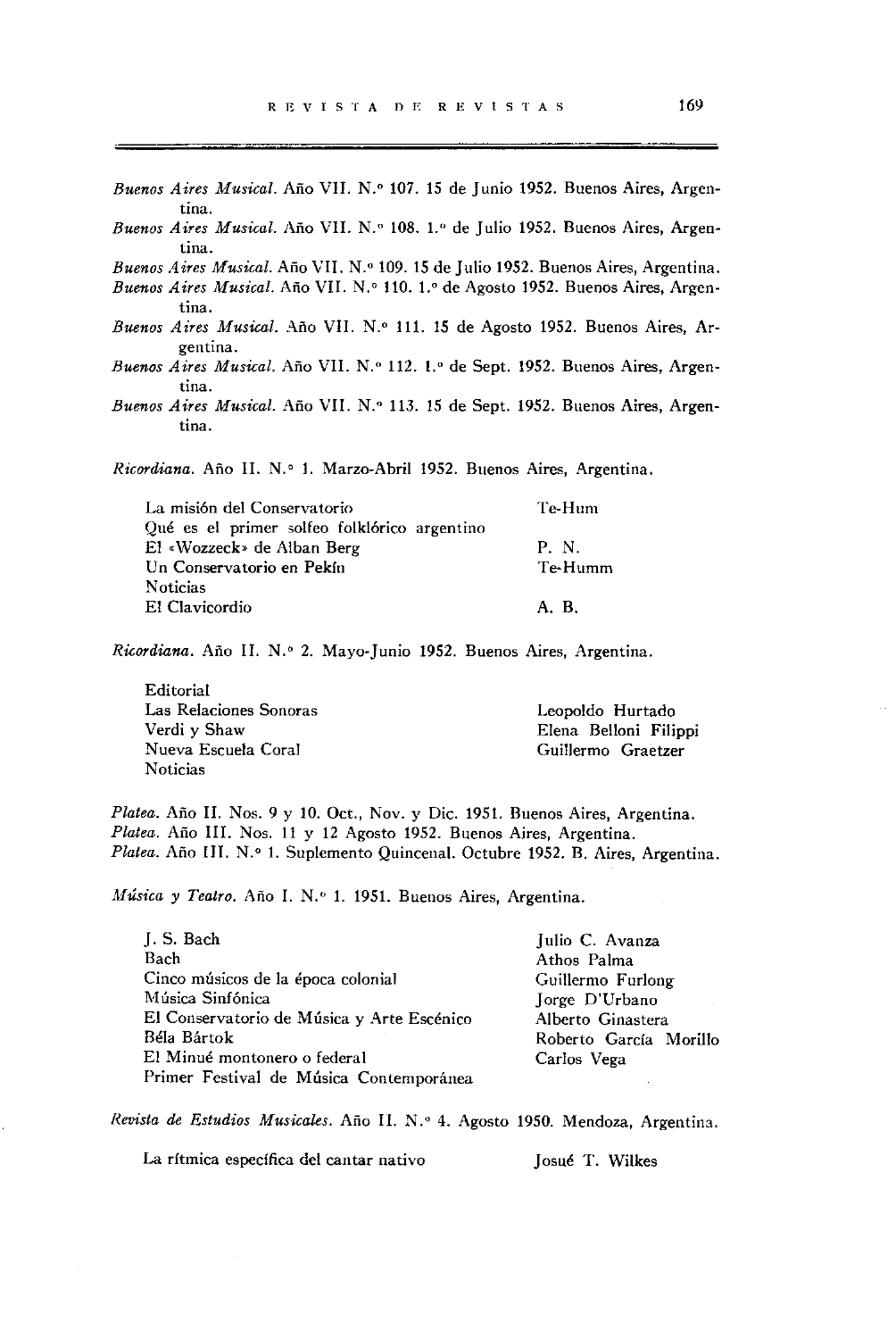| Vida y Muerte de Louis Moreau Gottschalk en<br>Río de Janeiro (1869)                                                                | Francisco Curt Lange                   |
|-------------------------------------------------------------------------------------------------------------------------------------|----------------------------------------|
| La música en la Catedral de Méjico en el siglo XVI Lota M. Spell<br>Informaciones                                                   |                                        |
| Boletín de la Asociación Tucumana del Folklore. Año III. Vol. II. Nos. 25-26-27-28,<br>Mayo-Junio-Julio-Agosto. Tucumán, Argentina. |                                        |
| Editorial                                                                                                                           |                                        |
| Las Plantas en el folklore de Tucumán<br>Folklore del Norte Verde<br>Publicaciones recibidas<br>Notas y Noticias                    | María Teresa Avila<br>Julia Toro Godoy |
| Revista Cultural Intercambio. Año IX. Julio-Sept. 1951. Sao Paulo, Brasil.                                                          |                                        |
| Atualidade do Abstracionismo<br>O Problema Schoenberg<br>As Realizações do 1.º Congresso Brasileiro de Fol-                         | Mario Pedrosa<br>H. J. Koellreuter     |
| clore                                                                                                                               | Renato Almeida                         |
| Atenea. Año XXIX. Tomo CVI. N.º 324. Junio 1952. Concepción, Chile.                                                                 |                                        |
| Tierra ausente, no has de volver jamás<br>Las canciones de barro                                                                    | Miguel Arteche<br>Mario Ferrero        |
| El Goethe de mi Otoño                                                                                                               | Augusto Iglesias                       |
| Anécdotas y recuerdos de medio siglo                                                                                                | Mariano Latorre                        |
| Aspectos ecológicos de Chile                                                                                                        | Dr. G. H. Schwabe                      |
| Un grave problema: el menor irregular<br>Noticiario                                                                                 | Juan Sandoval Carrasco<br>Mario Osses  |
| Crítica de arte                                                                                                                     |                                        |
| Atenea. Año XXIX. Tomo CV. Nos. 319-320. Enero-Febrero 1952.                                                                        |                                        |
|                                                                                                                                     |                                        |

Puntos de vista Don Enrique Molina Breve epistolario de Osear Castro Bartolomé Mitre en el periodismo El Goethe de mi Otoño Crónica de arte **Arturo Torres Rioseco**  Gonzalo Drago Raúl Silva Castro Augusto Iglesias Antonio R. Romera

Atenea. Año XXIX. Tomo CVI. N.º 323. Mayo 1952.

٠

| Puntos de vista                    |                  |
|------------------------------------|------------------|
| Ultimo recuerdo                    | Fernando Alegría |
| El Goethe de mi Otoño              | Augusto Iglesias |
| Pedro Prado, un clásico de América | Hugo Goldsack    |
| Noticiario                         | Mario Osses      |

Anales. Tomo LXXVII. N.º 328. Enero-Diciembre 1949. Quito, Ecuador.